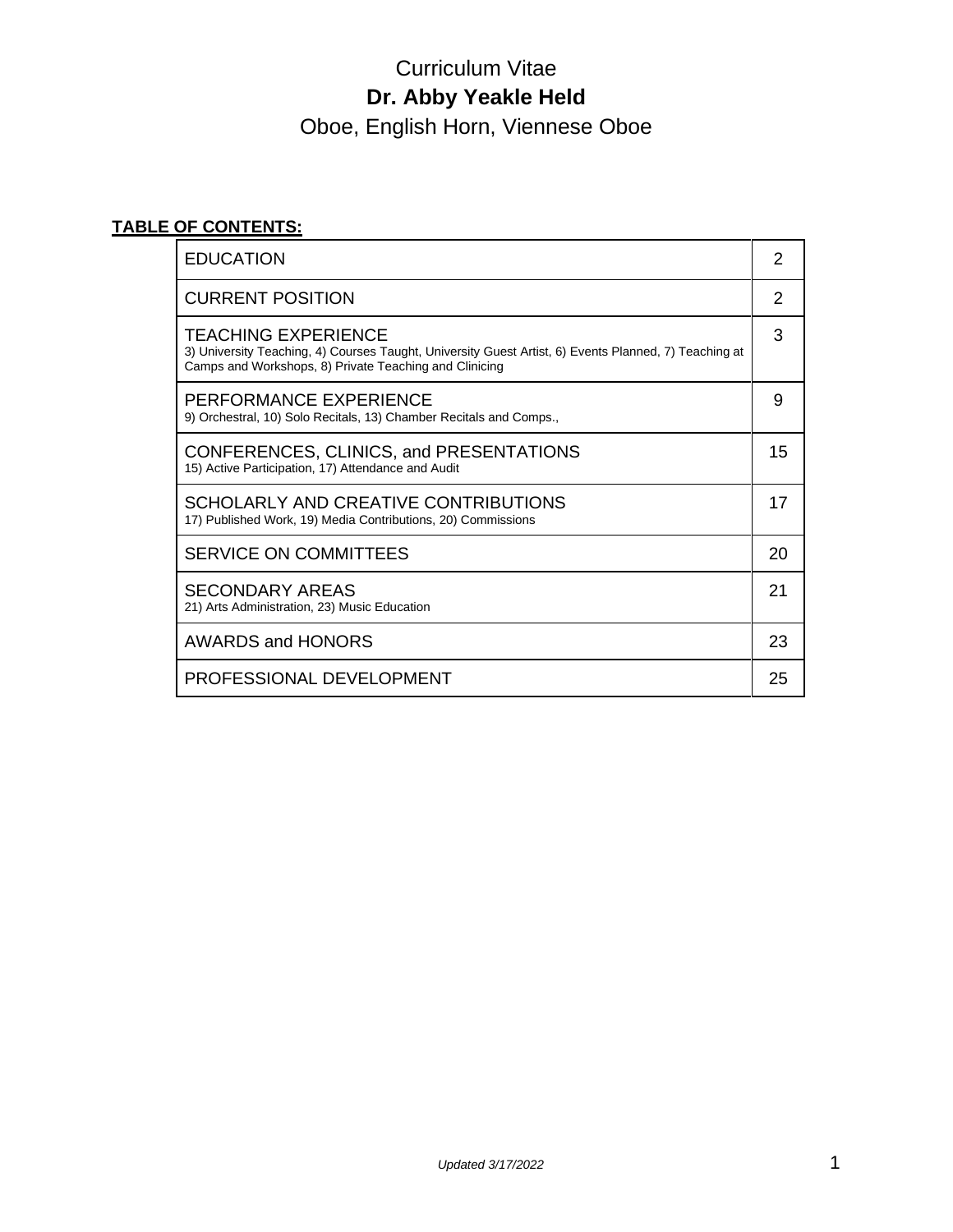Oboe, English Horn, Viennese Oboe

# **EDUCATION**

# **D.M.A. Oboe Performance, with Cognate in Arts Administration, University of Cincinnati, College-Conservatory of Music**

- 2014-2017 (Graduated May 2017)
- 3.93 GPA
- Studied with Dr. Mark Ostoich
- Full Tuition Scholarship + GA Stipend
- Graduate Assistantship (15 hr): Ambassador of Graduate Admissions, CCM Admissions Office.

### **M.M. Oboe Performance, University of Colorado at Boulder**

- 2012-2014 (Graduated May 2014)
- 3.92 GPA
- Studied with Prof. Peter Cooper (Principal Oboe, Colorado Symphony)
- Full Tuition Scholarship + TA Stipend
- Teaching Assistantship (10 hr): Oboist, 40th Parallel (Graduate WW Quintet)
- Dean's Graduate Student Award, 2013

## **B.M.E. Baylor University**

- 2008-2012
- 3.78 GPA, Cum Laude
- Studied with Dr. Doris DeLoach
- Presser Award Recipient (2010), Glennis McCrary Endowed Scholar (2008- 2012)

### **Supplementary Study**

- 2016-2017: Univ.-Prof. Harald Hörth, Univ. für Musik und Darstellende Kunst, then Solo Oboe of the Vienna Philharmonic and State Opera
- 2006-2010: Emily Brebach- Atlanta Symphony Orchestra, Solo English Horn

### **CURRENT POSITION**

# **FACULTY POSITION: Associated Faculty, The Ohio State University, Columbus, OH (2021-current)**

- Appointed in April 2021 after a national search
- Teach: Applied Oboe, Studio, WW Literature, WW Pedagogy, Chamber Music
- Supervise: Reed-Making and Oboe Methods
- Planned and organized Double Reed Workshop and Double Reed Camp
- Host Guest Artist visits for educational enrichment of current studio.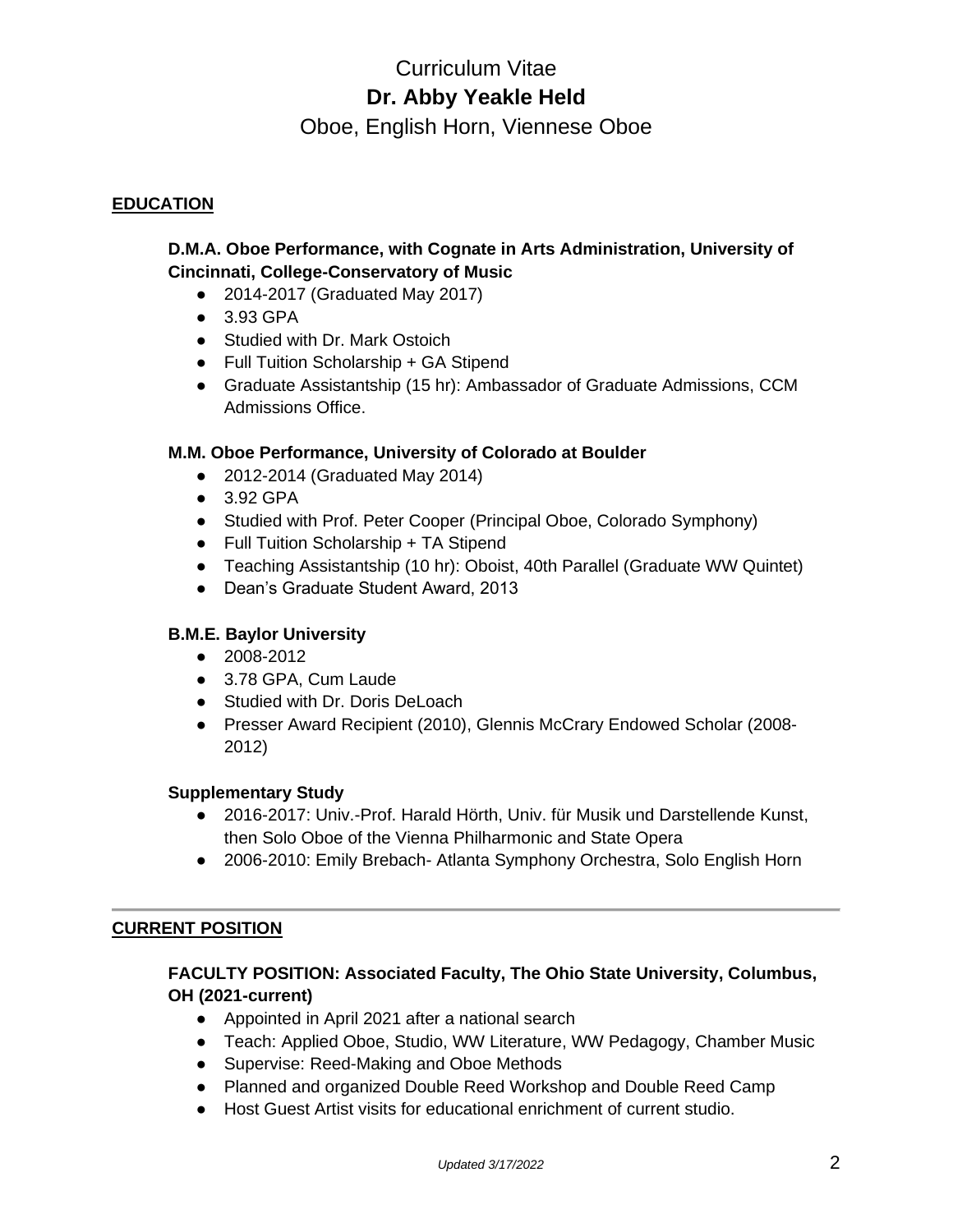Oboe, English Horn, Viennese Oboe

- Of Note:
	- Grew applicant numbers from 1 UG, 0 Grad (2021) year before my hire, to 11 UG and 2 Grad (2022) first year of my hire.
	- Outreach to 33 high schools and junior highs in greater Columbus area.
	- Resident Director of our Study Abroad Trip to Vienna, Austria
	- Awarded Dean's Discretionary Funds (\$3,000) to host a guest artist residency with the *Aglow Trio* to include a recital and masterclasses for flute, oboe, piano, and composition
	- Awarded Dean's Discretionary Funds (\$5,000) for a Viennese Oboe Recording Project to be executed in Vienna June 2022.

# **TEACHING EXPERIENCE**

# **University Teaching**

# **FACULTY POSITION: Adjunct Professor of Oboe, Stephen F. Austin State University (SFASU), Nacogdoches, TX (2018-2021)**

- Appointed in July 2018 after a competitive search, left when offered the my current position at The Ohio State University
- Teach: Applied Oboe, Studio, Reed-Making, Oboe Methods, Music Literature
- Member of the Stone Fort Wind Quintet, SFASU's Faculty Wind Quintet.
- Planned guest artist events and semesterly oboe days open to high schoolers
- Planned the annual Stone Fort recruiting tour
- Of Note:
	- Grew studio in quantity from 7 (4 majors, 3 non) to 11 (8 majors, 3 non)
	- Grew in quality from 2 to 6 members ranked as TMEA Area or All-State
	- Secured over \$32,000 of funding to purchase 2 new oboes, a new English Horn, and various reed making equipment (pre-gouger, shaping machine and template, micrometer, radius dial indicator, replacement blades, etc.)

# **FACULTY POSITION**: **Adjunct Professor of Music, Lone Star College-Cy-Fair, Houston, TX (2017-2018)**

- Appointed July 2017, left when offered the job at Stephen F. Austin
- Teach: American Popular Music and Music Appreciation
- Of Note:
	- Music Appreciation was given on 36-hours notice as a result of Hurricane Harvey affecting the originally assigned professor.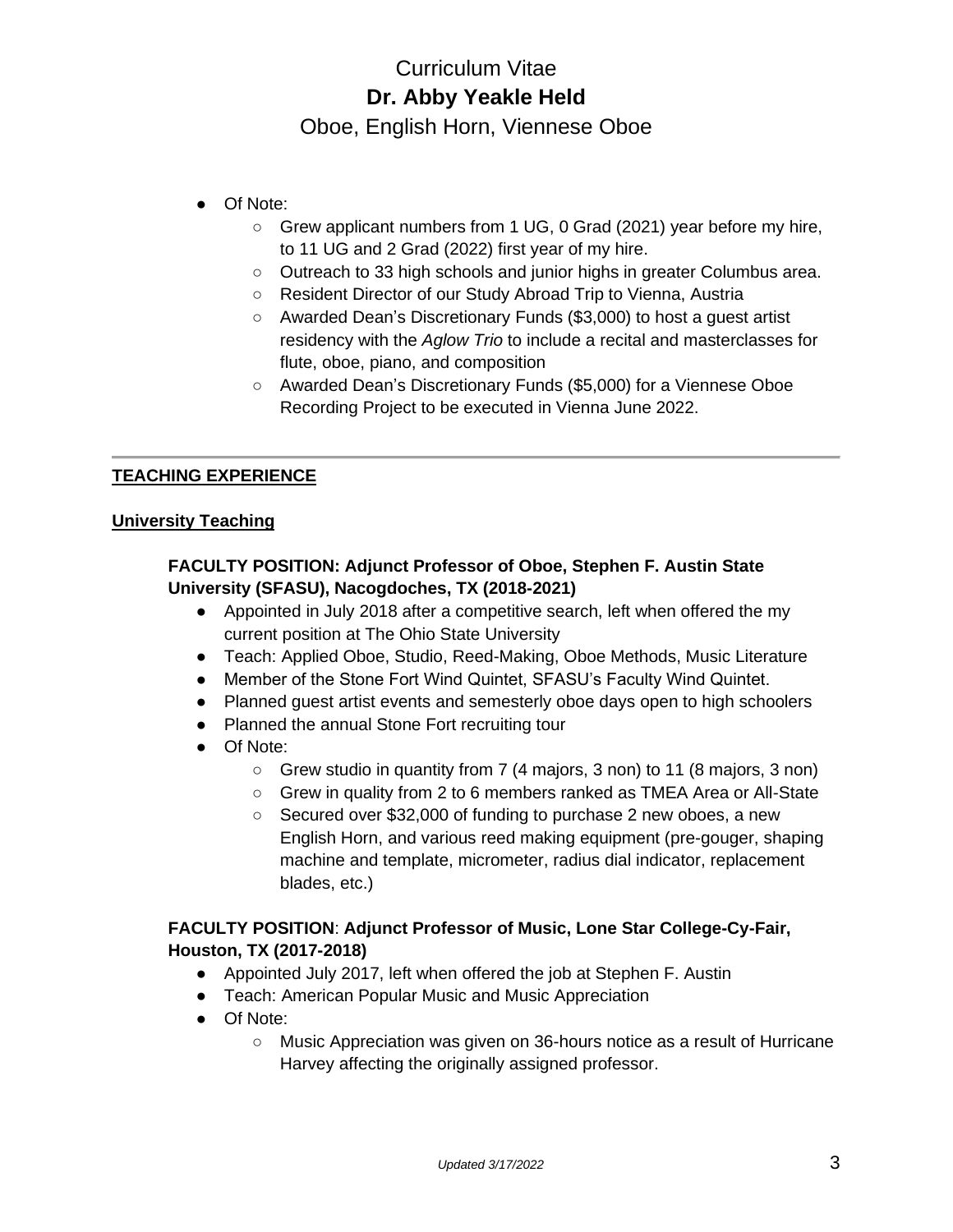Oboe, English Horn, Viennese Oboe

○ American Popular Music sections needed to be doubled from Fall to Spring to accommodate the demand as the result of peer recommendations.

# **Teaching Assistant, University of Colorado at Boulder, Boulder, CO (2012-2014)**

- Oboist, 40th Parallel (CU-Boulder's Graduate WW TA Quintet)
- Duties: Rehearse 6 hrs/week, Perform 1x/semester, and Compete as a quintet
- Coach Undergraduate Chamber Music, EMUS 1507, EMUS 3507
- Assist with facilitating Oboe Studio, teaching as needed
- Competitions: Winners MTNA Colorado 2012, Alternates MTNA West Central Region 2013, Invited Coleman 2013, Invited Plowman 2013

# **Courses Taught**

- Applied Oboe,
	- OSU- MUSIC 2201, 2206, 3401-03, 4501-02, 4602, 6216, 7801-02, 8902
	- SFA- MUAP 1109, 1219, 3109, 3219 (section 033)
- Reed-Making, MUSI 4172
- The Heart of Europe: Music Education and Artistry, MUS 5798
- Oboe Methods, MUP 3034
- Woodwind Literature, MUSIC 7852.04
- Woodwind Pedagogy, MUSIC 7810.40
- Woodwind Chamber Music, MUEN 1139
- Woodwind II Class (oboe methods), MUSI 3134
- Aural Skills I, MUSIC 2224.030
- Music for the Elementary Classroom, MUSI 3350
- Music Literature, MUMH 1307
- Music Theory I, MUTC 1211
- American Popular Music, MUSI 1310
- Music Appreciation, MUSI 1306
- Chamber Music, EMUS 1507, EMUS 3507

### **University Guest Artist and Significant Masterclasses**

### **Kansas State University, Manhattan, KS (2022)**

- Invited by Dr. Alyssa Morris as the Wildcat Oboe Day guest artist
- 3-day Residency from 3/3-5/2022
- Events included: 30 minute lessons for each KSU oboists, univ. reed class, Lecture-Recital, university masterclass, Wildcat Oboe Day reed class, Viennese oboe presentation, Joint Recital with Dr. Morris.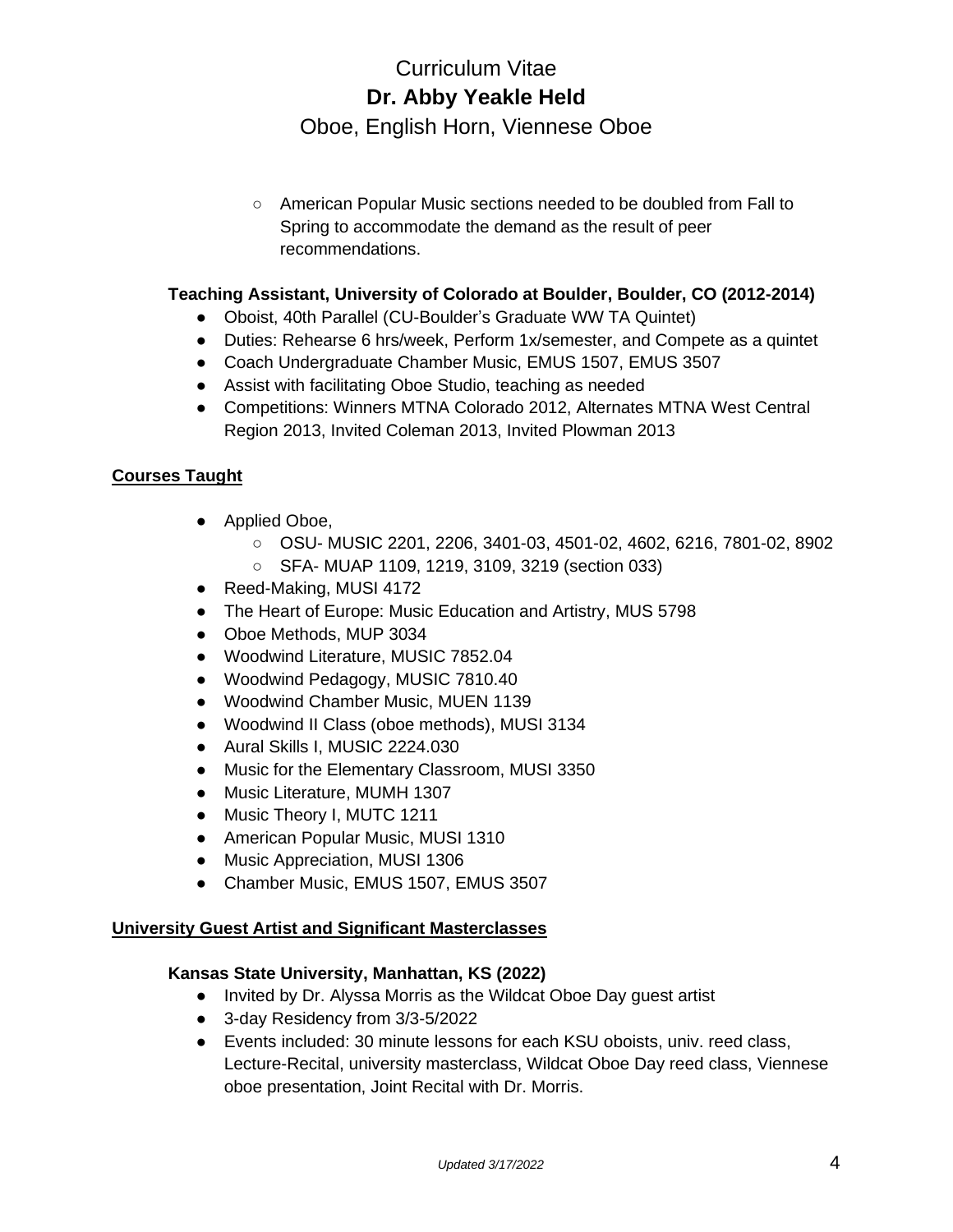Oboe, English Horn, Viennese Oboe

● Repertoire performed included: Klughardt, Wunderer, Haydn, Mozart, Adele's Laughing Song, and 2 Mozart Opera Duos.

# **Texas Music Educators Association (TMEA), San Antonio, TX (2022)**

- Invited by Mr. Gabriel Musella to present the All-State Oboe Masterclass
- Wednesday, 2/9/2022
- Symphonic Band (top band) oboes under the direction of Kevin Sedatole
- Repertoire includes Grainger's *Blythe Bells*, Respighi's *Feste Romane*, Grainger's *Molly on the Shore*, and William's *Summon the Heroes*

### **Baylor University, Waco, TX** (**2021)**

- Invited by Dr. Euridice Alvarez as a Virtual Guest Artist
- $\bullet$  Thursday,  $4/1/21$
- Present: Viennese Oboe Lecture-Recital and Fulbright Informational/Q&A

### **Kansas State University, Manhattan, KS (2021)**

- Invited by Dr. Alyssa Morris as a Virtual Guest Artist
- 2-day Residency, 3/1/21 and 3/5/21
- Present: Viennese Oboe Lecture-Recital to oboe studio
- Teach: oboe masterclass

### **Arizona State University, Tempe, AZ (2018)**

- Invited by Prof. Martin Schuring as a guest artist
- Presented a Viennese Oboe Lecture-Recital to oboe studio
- Taught an oboe masterclass

### **University of Wisconsin-Madison, Madison, WI (2018)**

- Invited by Dr. Aaron Hill as a quest artist
- Presented a Viennese Oboe Lecture-Recital to WW Dept
- Taught an oboe masterclass

### **Lawrence University Conservatory of Music, Appleton, WI (2017)**

- Invited by Prof. Howard Niblock as a guest artist
- Presented a Viennese Oboe Lecture-Recital as University Series Event
- Taught an oboe masterclass

### **University of Cincinnati, College-Conservatory of Music, Cincinnati, OH (2017)**

- Invited by Dr. Mark Ostoich as a guest artist
- Presented a Viennese Oboe Lecture-Recital to the oboe studio and public
- Taught an oboe Masterclass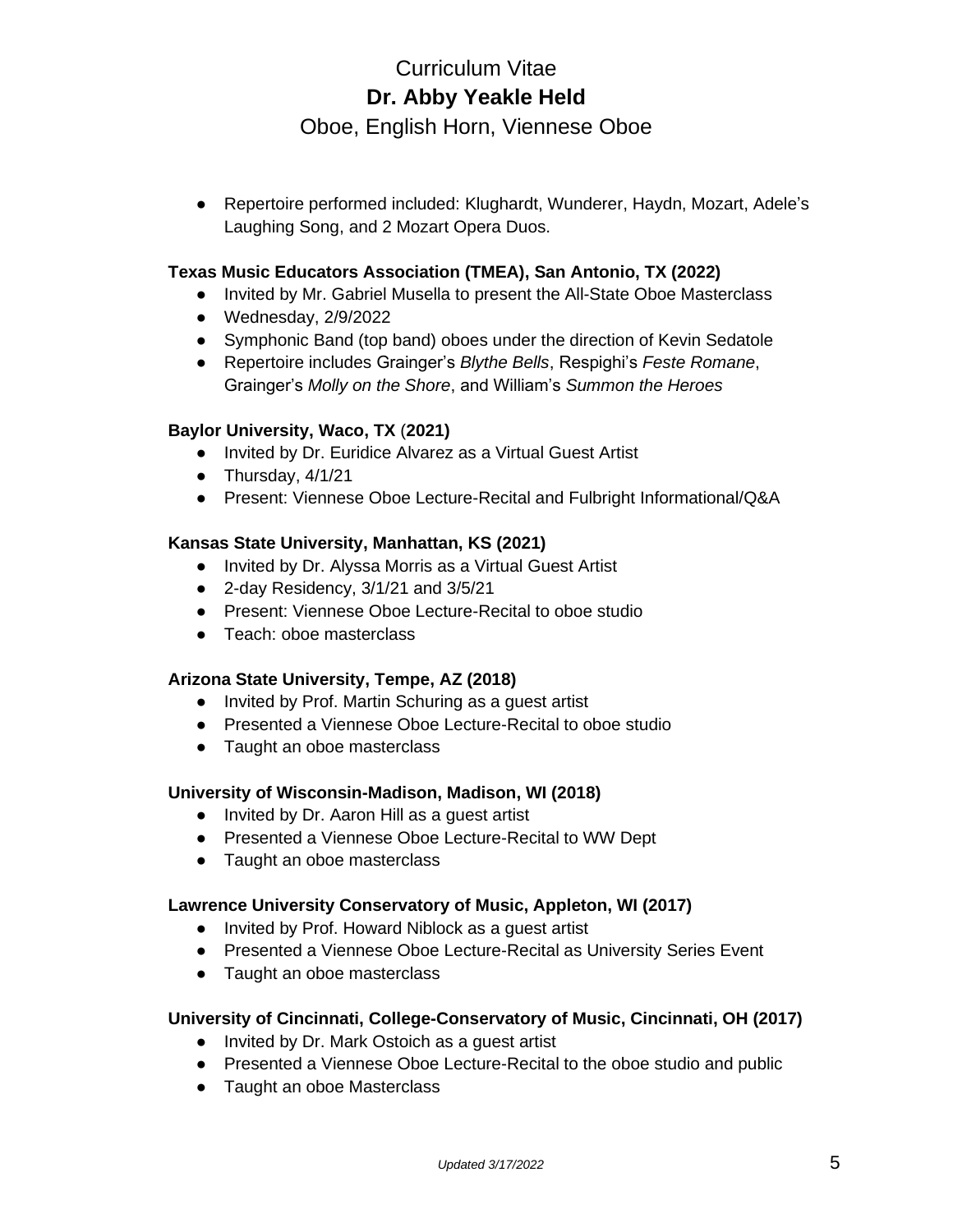Oboe, English Horn, Viennese Oboe

# **University of Colorado at Boulder, Boulder, CO (2017)**

- Invited by Prof. Peter Cooper as a quest artist
- Presented a Viennese Oboe Lecture-Recital to the oboe studio
- Taught an oboe Masterclass

# **Univ. für Musik und Darstellende Kunst, Vienna, Austria, 2017**

- Invited by Univ.-Prof. Harald Hörth to present a masterclass
- Presented a Reed-Making Masterclass on the American Reed Style

# **University of Colorado at Boulder (CU), Boulder, CO (2013–2014)**

- Assisted the Oboe Studio TA in facilitating weekly oboe studio
- Taught studio on an as needed basis in her absence

### **Events Planned**

# **Resident Director, Study Abroad to Vienna (2022)**

- 3-week program 5/11-28/2022 in Vienna, Austria
- Created the itinerary, lined up exclusive events, prepared lectures
- Events include: Going to the Staatsoper and Vienna Phil, touring Schönbrunn, taking 2 ballroom dance classes and attending the Concordia Ball, giving a recital at the U.S. Embassy, class observations at MDW and the school of the Vienna Choir Boys, attending a Heuriger, among many others.

### **Double Reed Workshop, The Ohio State University (2022)**

- Saturday 2/26/2022
- 17 pre-college double reed players registered and attended, (6 oboes, 11 bassoons)
- Events included: Double Reed Choir, Reed Adjustment Classes, Games, and a final Concert/Recording Session.

### **SFA Oboe Day, Stephen F. Austin State University (2021)**

- 3-Day Virtual Event, 3/20-22/2021 (rescheduling from previous year)
- Virtual Guest Artist- Dr. Meredith Hite Estevez's (Asst. Professor of Oboe, Univ. of Delaware, Fulbright Scholar, creator/writer/host of "Artists for Joy" podcast)
- Events included: Oboe Masterclass, Reed-Making, SoM Convocation/Clinic: "Fighting Burnout", and a live-streamed Guest Recital.

# **SFA Oboe Day, Stephen F. Austin State University** *(2020)*

- 2-Day Event, 3/21-22/2020 *(postponed due to COVID-19)*
- Guest Artist: Dr. Meredith Hite Estevez's (Asst. Prof. of Oboe, Univ. of Delaware, Fulbright Scholar, creator/host of "Artists for Joy" podcast)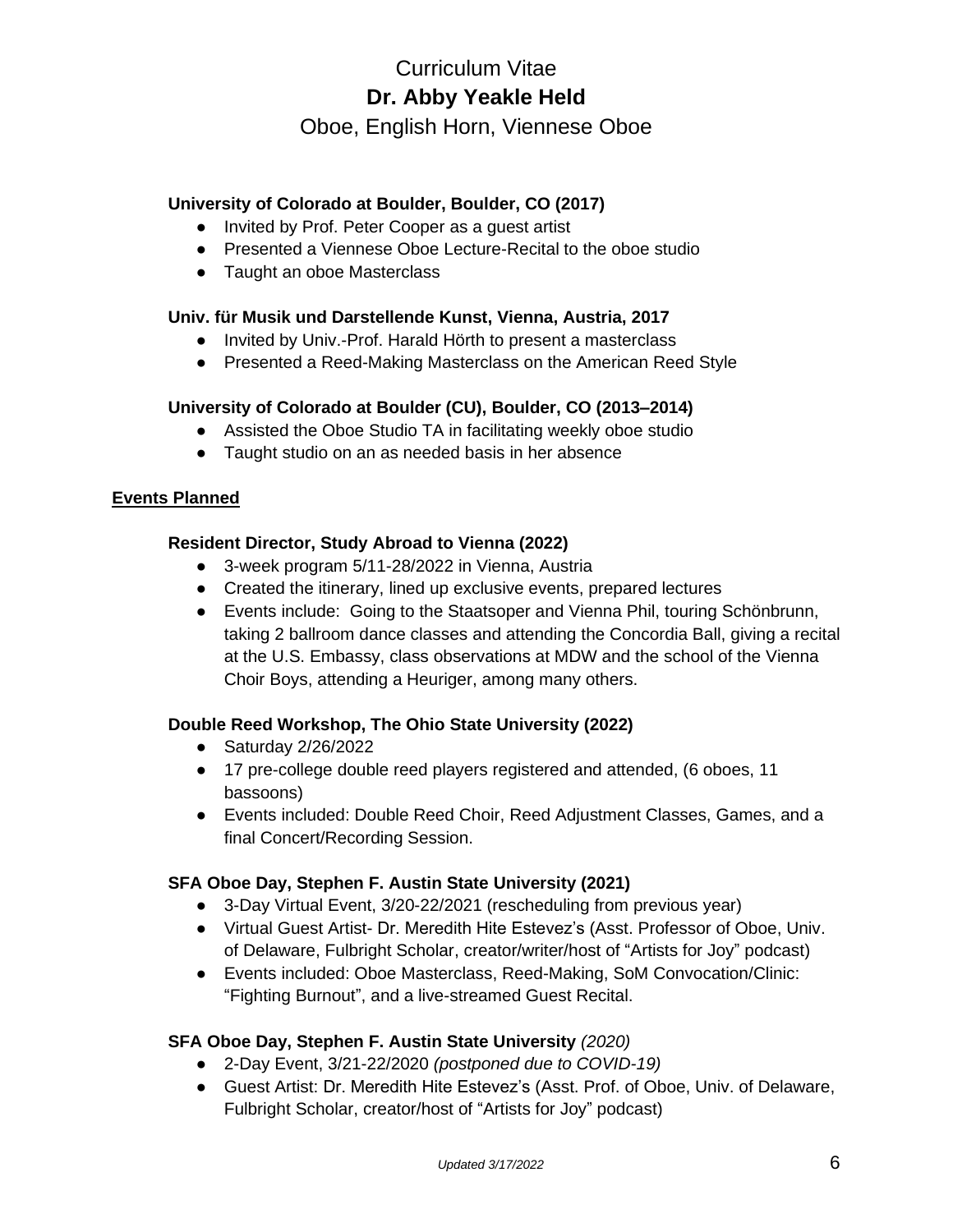Oboe, English Horn, Viennese Oboe

- Events included: Univ. Oboe Masterclasses, H.S. Oboe Masterclass, Reed-Making, Oboe Band, Clinic: "Artists for Joy," and a Joint recital
- 16 pre-college oboists registered, 4 H.S. seniors (2 seniors were applicants, and both became SFA music majors)
- Secured sponsorship from a private donor-kept the event free for attendees

# **SFA Oboe Etude Workshop Day, Stephen. F. Austin State University (2019)**

- 3-Day Event, 10/11-13/2019
- Guest Artist: Emily Brebach (Solo English horn Atlanta Symphony, and Artist Affiliate Oboe Instructor at Emory University)
- Events included: Univ. repertoire masterclass, Guest Artist Recital, H.S. etude masterclasses, Reed-Making, Clinic: "Dealing with Nerves"
- 18 pre-college oboists attended, 2 H.S. seniors (both seniors were applicants, and became an SFA music major)

# **Teaching at Camps and Workshops**

# **Premier Instructor, Bocal Majority and Operation O.B.O.E. Camps, Various Locations (2018-2021)**

- Locations: Katy (2018), Richardson (2019, 2021), and 2 virtual sessions (2020)
- Duties include: teaching oboe Masterclass, Special Topics, and Reed-Making, coaching Chamber Music, and performing in daily Faculty Recitals

# **Assistant Oboe Instructor, Baylor Summer Music Camps, Waco, TX (2012, 2010)**

- Middle School and High School Sessions, 1-week each
- Assisting with daily Oboe Sectionals and Master Classes with lead teacher, Dr. Doris DeLoach. Teaching Reed-Making classes, and coaching various chamber music groups

### **Oboe Instructor, Oboe Obsession Workshop, Various Cities (2011-2012)**

- 3-day Oboe Workshops, Waco, TX (2011), Spring, TX (2012)
- Created and offered to students in my private studio
- Daily Schedule: Masterclass, Oboe Lit, Reed-Making, and Chamber Music

# **Chamber Coach and Counselor, Rocky Ridge Music Center, Estes Park, CO (2011)**

- Junior Artist Seminar, 2-weeks in June of 2011
- Coach and prepare various chamber groups for their end of session recital
- Camp Counselor for the "Dove" Cabin, 8-10 middle school girls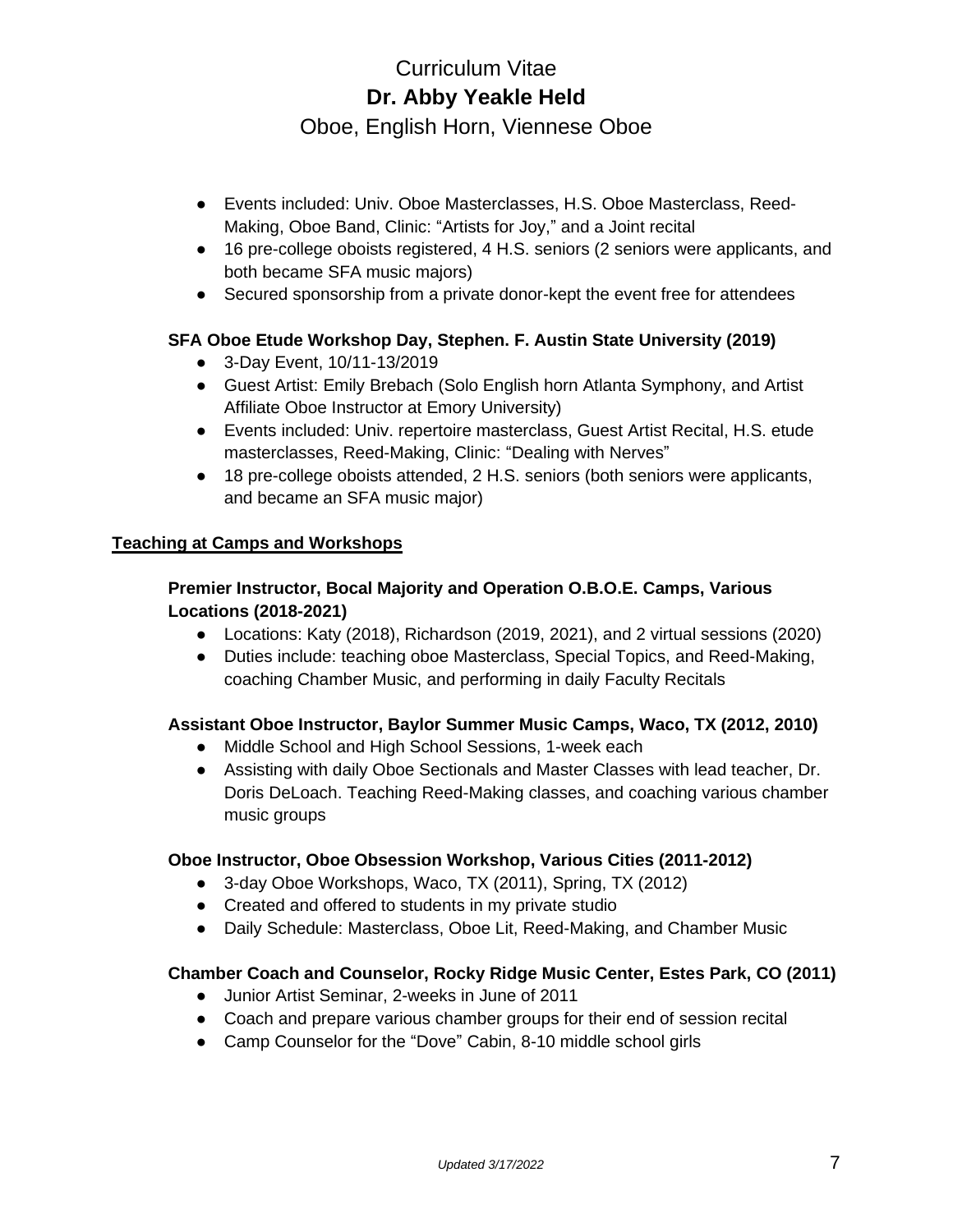Oboe, English Horn, Viennese Oboe

# **Assistant Oboe Instructor, University of Houston Cougar Band Camp, Houston, TX (2009-2010)**

- High School Session, 1-week
- Assist in Daily Oboe Masterclass with lead teacher, Marion West
- Teach Oboe Sectionals

# **Private Teaching and Clinicing**

# **Oboe Clinician, Ohio (2021-current)**

- High Schools: (Columbus Area): Miami Trace, Bexley, Worthington Thomas, Deleware Hayes, Worthington Kilbourne, Central Crossing, Columbus Academy, Monclova Christian Academy, Grove City HS
- Middle Schools: (Columbus Area): Miami Trace, Dominion, Hastings, Kilbourne, Sells, Bexley, Liberty, McCord, Perry, Columbus Academy, Worthingway, Monclova Christian Academy, Hilliard Davidson

# **Private Oboe Lesson Teacher (2008-2021)**

- 2018-2021, Nacogdoches, TX
	- 12 Middle and High School Students
	- Grown East TX public school oboes from just 1 to 12 in two years
	- Filling an average of 15 handmade reed orders/month
- 2017-2018, Houston, TX
	- 33 Middle and High School Students
	- All Recieved Superior (1) ratings at Solo and Ensemble
	- State Rankings: 7 Region, 3 Area, and 2 All-State
	- Filled an average of 40 handmade reed orders/month
- 2014-2016, Cincinnati, OH
	- 3 Middle School Students
	- 1 student earned a place in the honor band
- 2009-2012, Waco, TX
	- 8 Middle School Students
	- All Recieved Superior (1) ratings at Solo and Ensemble
	- Filled an average of 20 handmade reed orders per month

# **Oboe Clinician/ Woodwind Clinician, Texas (2008-2021)**

- High Schools: (Houston Area): Spring, Langham, Cy-Ranch, Cy-Falls, Cy-Fair, Tompkins, Paetow, Klein, Klein Oak, Katy Taylor, (DFW Area): Mansfield, Poteet, Waxahachie, Richardson, Duncanville, (East TX Area): Lufkin, Whitehouse, (Waco): Waco Youth Symphony Orchestra, (Colorado): Longmont
- Middle Schools: (Houston Area): Seven Lakes, Aragon, Cook, Arnold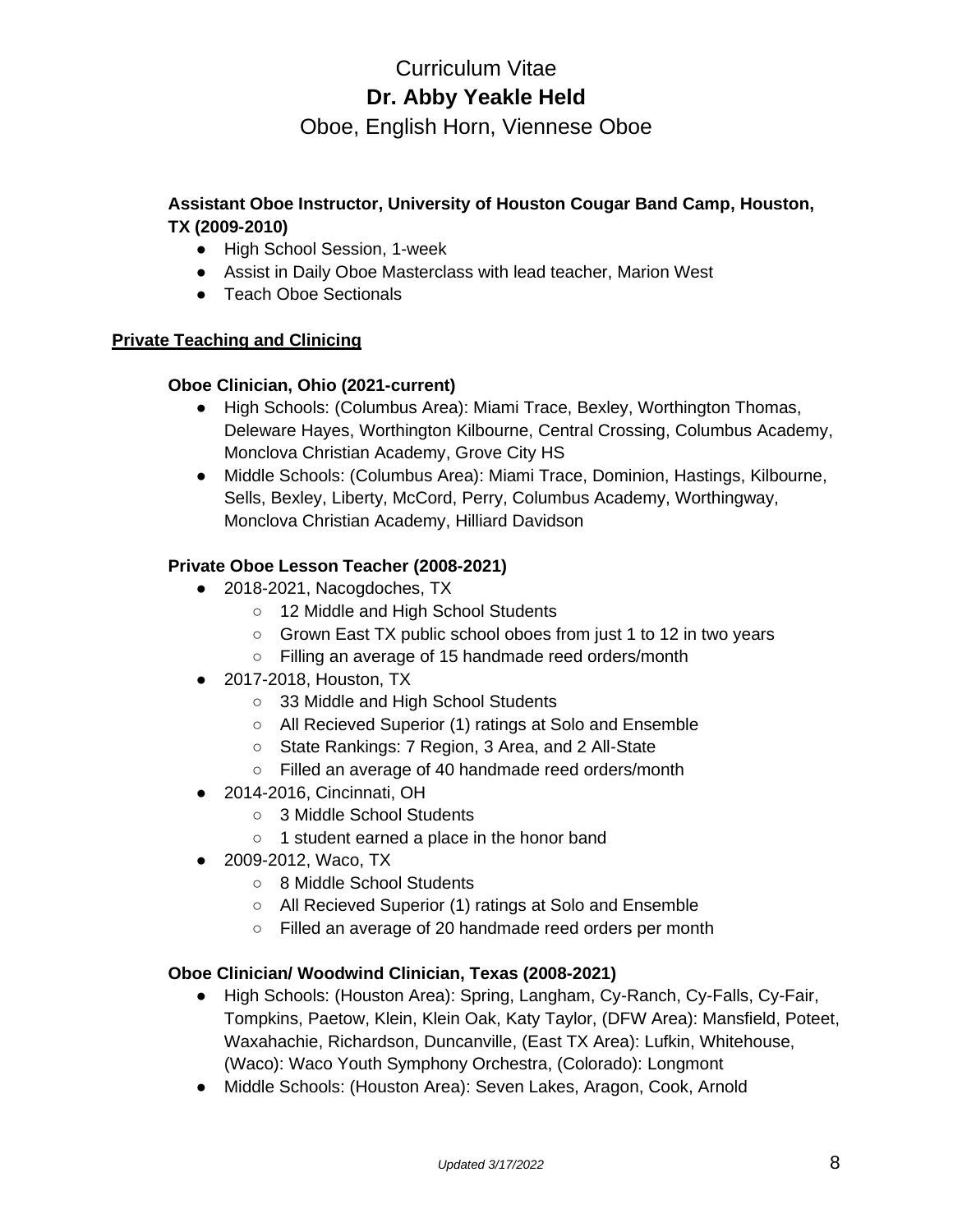Oboe, English Horn, Viennese Oboe

# **PERFORMANCE EXPERIENCE**

#### **Orchestral Experience**

#### **Substitute Second Oboe, Dayton Philharmonic Orchestra (2022)**

- Dayton, OH
- New Year's Eve concert 12/31/2021
- Young Person's Concerts 2/16/2022

### **ORCHESTRA POSITION: Associate Principal Oboe/EH, Midland-Odessa Symphony (2018-Current)**

- Midland-Odessa, TX
- 12-14 Concert Season
- Serve for the Masterworks and Pops series, annual Chorus and Ballet/ or Opera

## **Substitute 2nd Oboe/English Horn, Midland-Odessa Symphony (2017)**

- Midland-Odessa, TX
- Berlioz Concert : EH for *Roman Carnival* and *Symphonie Fantastique*
- French Program : EH for Debussy's *La Mer*

### **ORCHESTRA POSITION: Principal Oboe, Longview Symphony Orch. (2018-2021)**

- Longview, TX
- 4 Concert Season
- Serve for Masterworks and Pops concerts

### **Second Oboe, Shreveport Music Festival (2019)**

- Shreveport, LA
- Respighi's *Ancient Airs and Dances*, Suite no. 1

### **Solo Viennese Oboe, Brunner VielHarmonie (2016-2017)**

- Brunn am Gibirge, Austria
- Performed on Viennese oboe

### **Substitute Second Oboe, Lafayette Symphony Orchestra (2015)**

- Lafayette, IN
- Performed on their December Pops Concert

### **Substitute Second Oboe/ English Horn, Colorado Symphony Orchestra (2013)**

- Denver, CO
- Took the Sub-List Audition, ranked first call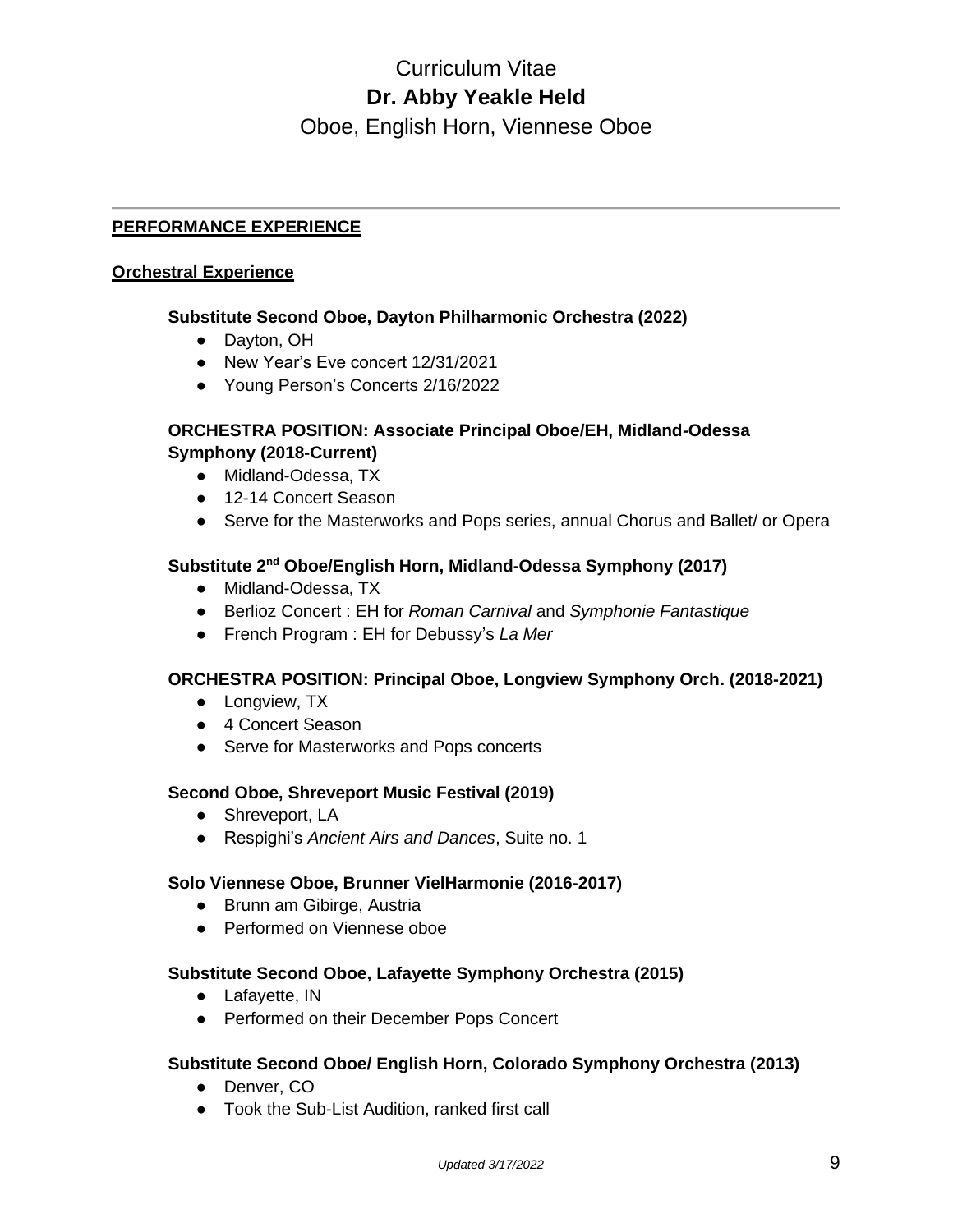Oboe, English Horn, Viennese Oboe

● Performed in a May Pops Concert at Red Rocks Amphitheater

# **Substitute Second Oboe/ English Horn, Wyoming Symphony Orchestra (2015)**

- Casper, WY
- Performed in a May Masterworks Concert

### **Substitute Second Oboe, Cheyenne Symphony Orchestra (2014)**

- Cheyenne, WY
- Performed on a February Masterworks Concert

#### **ORCHESTRA POSITION: Castleton Festival Orchestra (2013)**

- Castleton, VA
- Under the Baton of Maestro Lorin Maazel, lived on his farm
- 7-week Season
- Performed on 3 Operas and 6 Orchestral Cycles

### **Oboe Fellow, Masterworks Festival Orchestra (2012)**

- Winona Lake, IN
- 4-week season, including chamber music
- Full-tuition fellowship
- Studied with Dr. Reid Messich

### **Substitute Oboist, Colorado Bach Ensemble (2012)**

- Denver and Fort Collins, CO
- Performed in an October Concert Bach Mass

### **Solo Recitals**

#### **Concerto Soloist, Ohio Music Educator's Association (OMEA) (2022)**

- *(2/3/3033 Performance at OMEA cancelled due to dangerous road conditions)*
- 2/7/2022 live recording session, shared on YouTube
- Performed with the OSU Wind Symphony under the baton of Dr. Russ Mikkelson
- Rimsky-Korsakov's *Theme and Variations on a Theme from Glinka*

### **Concerto Soloist with the OSU Wind Symphony (2021)**

- 11/17/2021 The Ohio State University (Mershon Auditorium), Columbus, OH
- Performed with the OSU Wind Symphony under the baton of Dr. Russ Mikkelson
- Rimsky-Korsakov's *Theme and Variations on a Theme from Glinka*

### **Faculty Recital (2019)**

● 4/12/2019 Stephen F. Austin State University, Nacogdoches, TX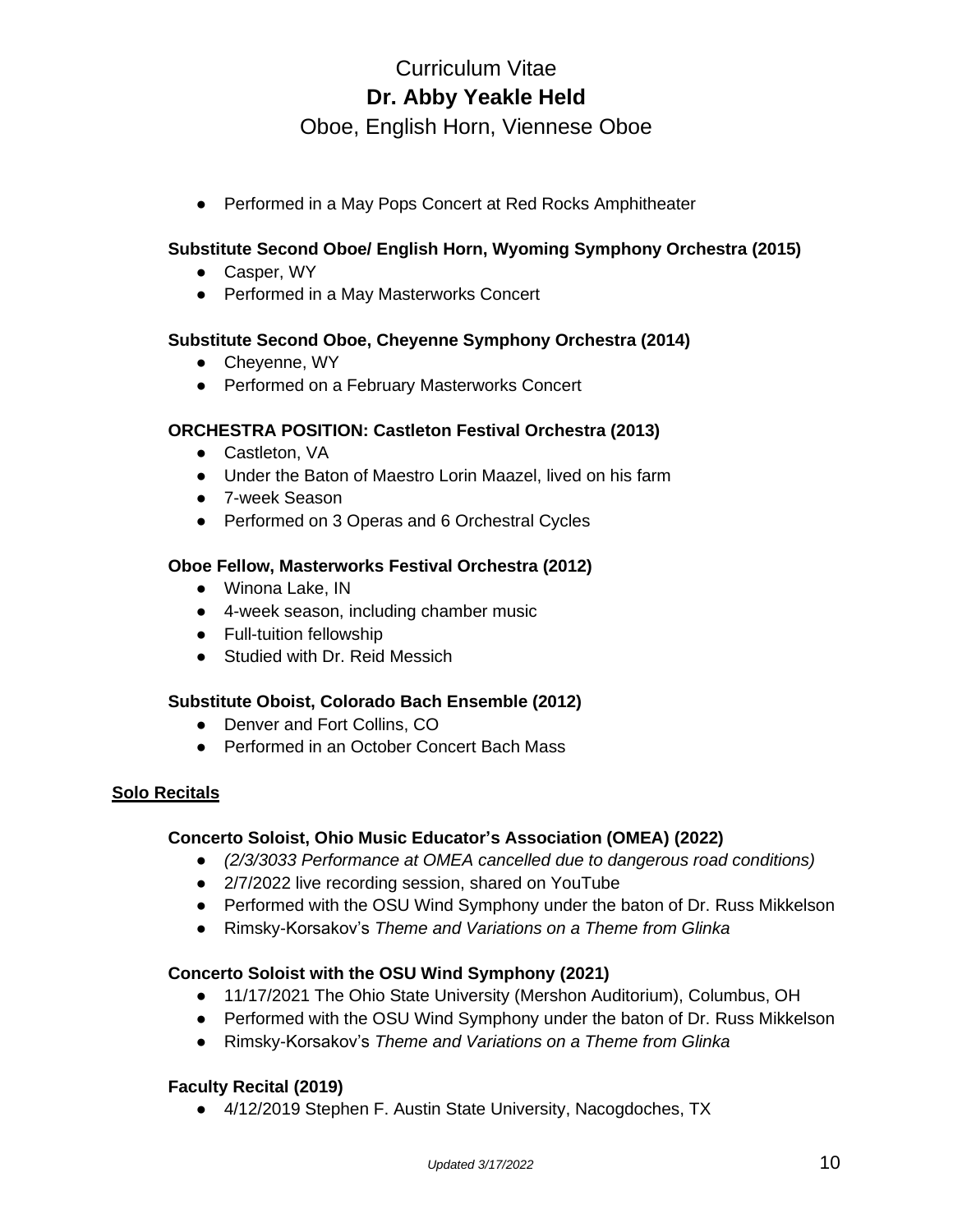Oboe, English Horn, Viennese Oboe

- "American Oboe Repertoire"
- Still *Incantation and Dance*, Barber *Canzonetta*, Gershwin "Summertime," Douglas "Willow Song", Morris *27-72*

# **Viennese Oboe Lecture Recital Tour (2017-2018)**

- A 5-stop University Lecture-Recital Tour across the 2017-2018 academic year
- Stops: CU-Boulder, Arizona State University, Univ. of Cincinnati, College-Conservatory of Music, Lawrence University, UW-Madison
- Klughardt *Konzertstück*, Haydn *Concerto in C*

# **Recital at the U.S. Embassy's Amerika Haus (2017)**

- 5/22/2017 at the Amerika Haus in Vienna, Austria
- Featuring fellow Fulbrighter, Natalie Douglass (horn)
- Blanc *Trio*, Morris *Where do Children Come From?*, and Reinecke *Trio*

# **Joint Recital with Sebastian Breit (2017)**

- 4/24/2017 in the Liszt Saal of the Universität für Musik und Darstellende Kunst Wien in Vienna, Austria
- Performed on the Viennese Oboe
- Klughardt *Konzertstück*, Hummel *Variations*, Haydn *Concerto*, and Schumann
- Sebastian Breit is Solo Oboe of the Vienna Phil/State Opera as of 2019

### **Solo Performance, Klassenabend (2016)**

- 10/18/2016 in the Liszt Saal of the Universität für Musik und Darstellende Kunst Wien in Vienna, Austria
- Oboeklassenabend (Oboe studio recital evening), studio of Univ.-Prof. Hörth
- Telemann *Sonata in A minor*, performed on the Viennese Oboe

### **D.M.A. Degree Lecture-Recital (2016)**

- 5/25/2016 at the University of Cincinnati, College-Conservatory of Music, Cincinnati, OH
- "Using Britten's *War Requiem* as a Performer's Guide to his *Temporal Variations*"

### **D.M.A. Solo Degree Recital, Univ. of Cincinnati, CCM (2015)**

- 11/6/2015 at the University of Cincinnati, College-Conservatory of Music, Cincinnati, OH
- Silvestrini *Le Ballet*, Shinohara *Obsession*, Arnold *Sonatina*, Dvorak *Serenade*

### **Solo Performance, Collaborative Piano Recital (2015)**

● 4/20/2015 at the University of Cincinnati, College-Conservatory of Music, Cincinnati, OH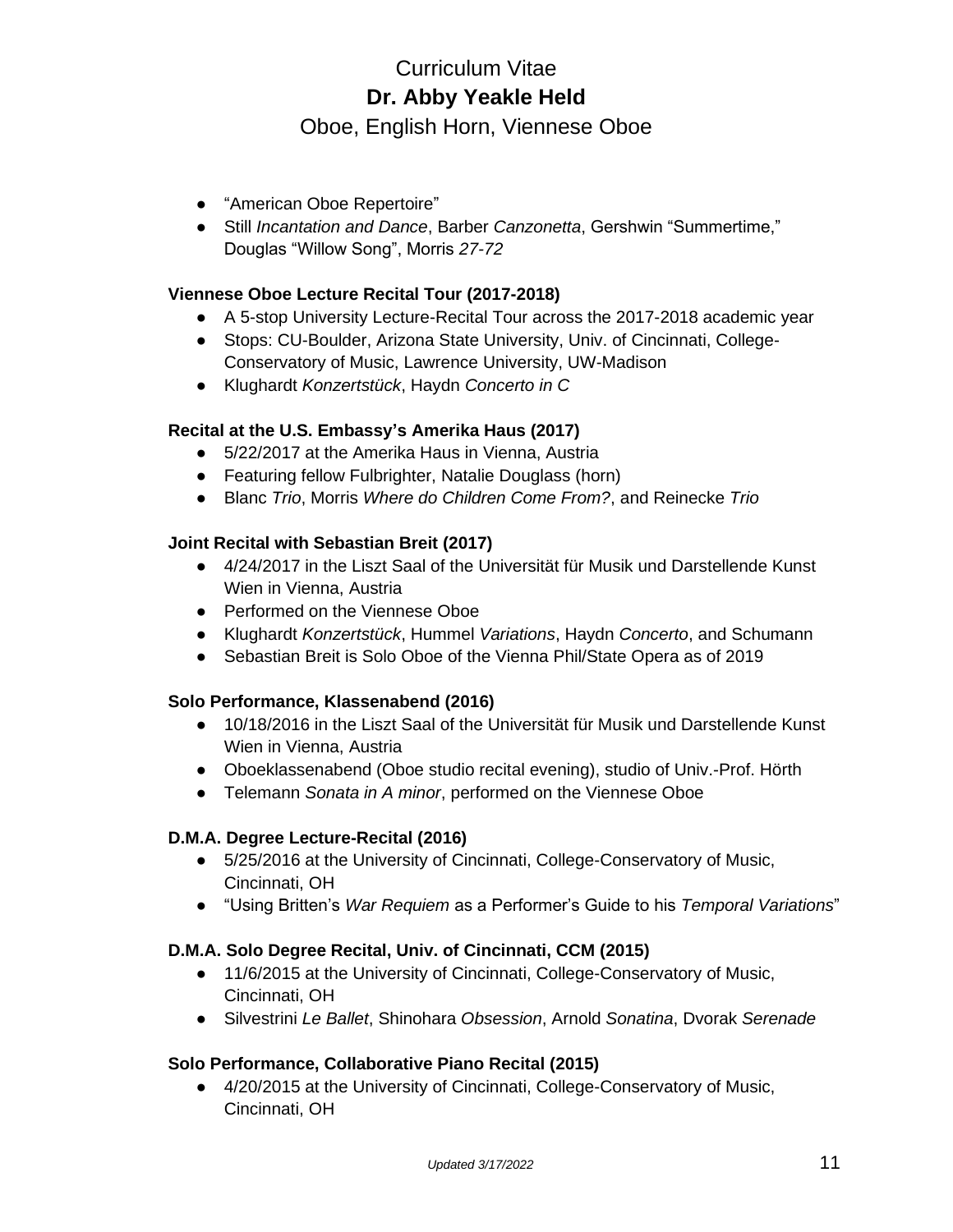Oboe, English Horn, Viennese Oboe

- Sam Martin, Collaborative Pianist
- Henri Dutilleux, *Sonata for oboe and piano*

## **D.M.A. Solo Degree Recital (2015)**

- 4/1/2015 at the University of Cincinnati, College-Conservatory of Music, Cincinnati, OH
- Hummel *Variations*, Dutilleux *Sonata*, Morris *Four Personalities*, Argento *Six Elizabethan*

### **Solo Recital (2013)**

- 12/1/2013 at the Balfour Community Center, Longmont, CO
- Mozart *Concerto*, Schumann *Romances*, Britten *Insect*, Colin *3rd Solo*, Françaix *Flower Clock*

### **Solo Recital (2013)**

- 11/29/2013 at Living Word Nazarene Church, Houston, TX
- Vivaldi *Double Concerto*, Schumann *Romances*, Britten *Insect Pieces*, Françaix *Flower Clock*

### **M.M. Solo Degree Recital (2013)**

- 11/13/2013 at the University of Colorado at Boulder, Boulder, CO
- Vivaldi *Double Concerto*, Schumann *Romances*, Britten *Insect Pieces*, Françaix *Flower* Clock

### **M.M. Solo Degree Recital (2013)**

- 03/20/2013 at the University of Colorado at Boulder, Boulder, CO
- Donizetti *Sonata*, Britten *Temporal Variations*, Debussy *Bruyères*, Mozart *Quartet*

### **Solo Performance, Dean's Honors Convocation (2012)**

- 04/24/2012 at Baylor University, Waco, TX
- Headline Performer as the Presser Recipient
- Ponchielli *Capriccio for oboe and piano*

### **Solo Recital (2011)**

- 12/3/2011 at Baylor University, Waco, TX
- Saint-Saëns *Sonata*, Dring *Trio*, Mozart *Concerto*

### **B.M.E. Solo Degree Recital (2011)**

- 03/19/2011 at Baylor University, Waco, TX
- Ibert *Escales*, Poulenc *Sonata*, Telemann *Fantasie II*, Saint-Saëns *Danish & Russian*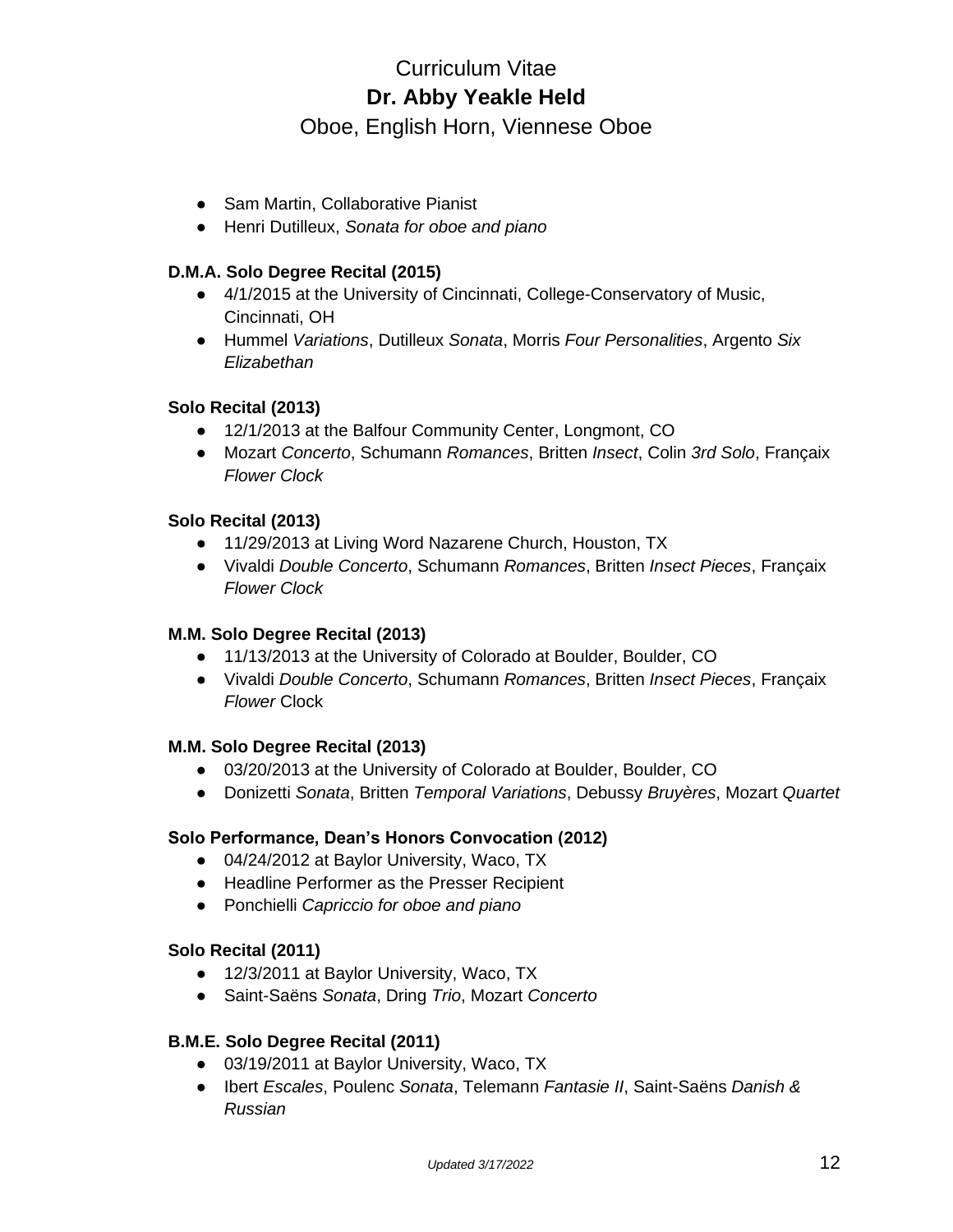Oboe, English Horn, Viennese Oboe

## **Solo Recital (2010)**

- 03/02/2010 at Baylor University, Waco, TX
- Marcello *Concerto*, Britten *Metamorphoses*, Kalliwoda *Concertino Trio*

## **Chamber Recitals and Competitions**

# **Virtual Premier, Vincent Pierce's** *Sillage* **(2021)**

- 01/21/2021, Virtual Premier on a Less Than 10 concert
- Justin Vance (fl), Abby Y. Held (ob), LaTriel White (cl), Philip Hill (bsn), Curtis Simmons (hn), Francis Favis (marimba), and Vince Pierce (harp)

# **Recital, The Piney Reeds (2020)**

- 11/08/2020, Open Air Recital at Stephen F. Austin State University in Nacogdoches, TX
- SFA's Faculty Reed Trio
- Fay *Blightworth's*, Britten *Six Metamorphoses*, and Morris *Nik-Nak*

## **Recital, Stone Fort Wind Quintet** *(2020)*

- *(3/24/2020 Cancelled due to COVID-19)*
- SFA Faculty Wind Quintet
- Poulenc *Sextet*, Ibert *Trois pieces breves*, DuFord *Beer Music 2*

### **Tour, Stone Fort Wind Quintet (2019)**

- 11/13-15/2019, Dallas/Fort Worth Area
- Annual recruiting tour (planned and organized by me)
- Stops: Whitehouse, Mansfield, Poteet, Waxahachie, Richardson
- DuFord *Beer Music 1*, Coleman *Afro-Cuban Concerto*, Scott *Startin' Sumthin'*

### **Recital, Stone Fort Wind Quintet (2019)**

- 11/12/2019 at Stephen F. Austin State University in Nacogdoches, TX
- SFA Faculty Wind Quintet
- DuFord *Beer Music 1*, Coleman *Afro-Cuban Concerto*, Scott *Startin' Sumthin'*

### **Tour, Stone Fort Wind Quintet (2018)**

- 11/7-9/2018, Houston Area
- Annual recruiting tour (planned and organized by me)
- Stops: Lufkin, Langham Creek, Klein Oak, Cypress Falls, and Tompkins
- Foerster, Piazzola *Libertango*, Coleman *Red Clay and Mississippi Delta*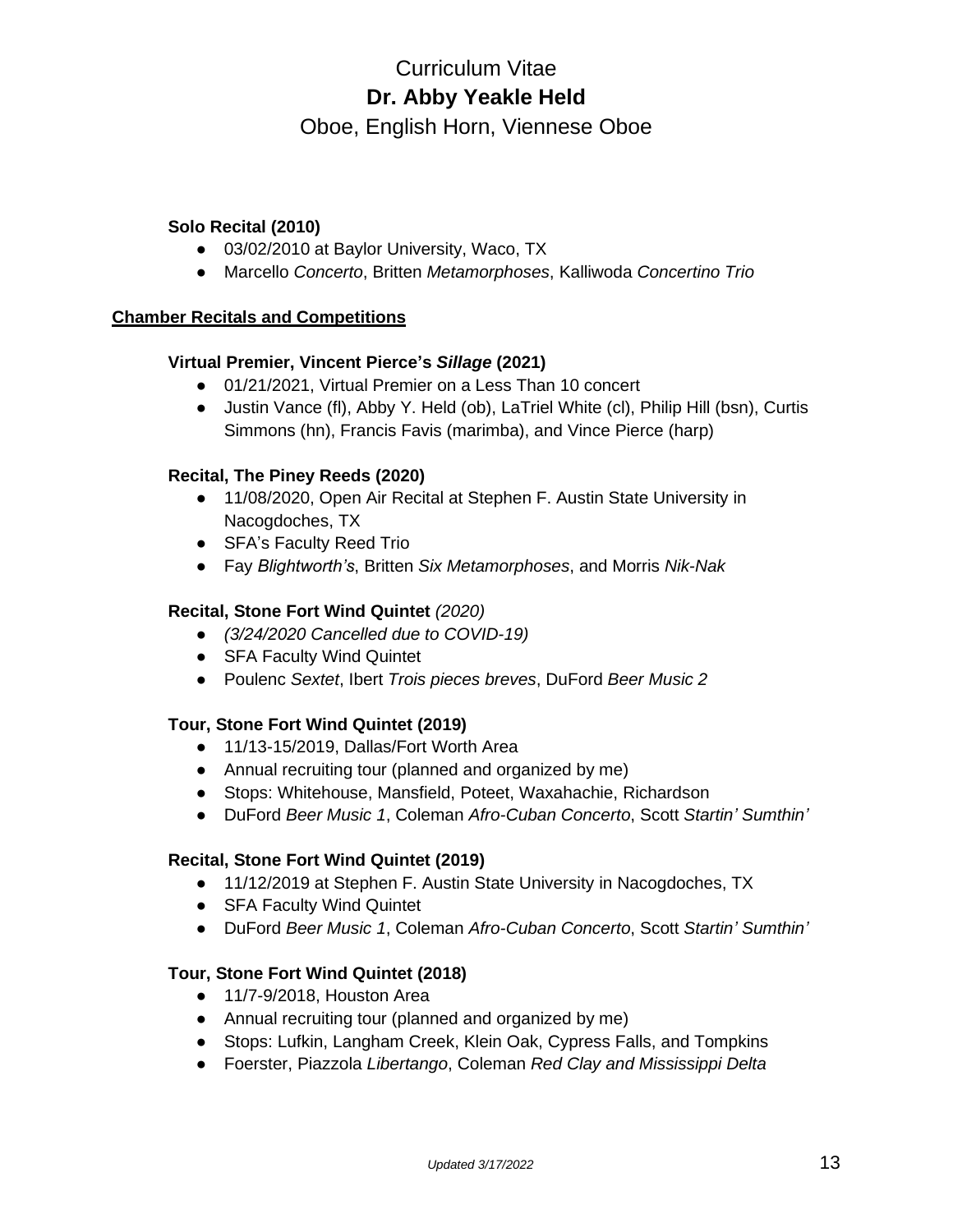# Oboe, English Horn, Viennese Oboe

# **Recital, Stone Fort Wind Quintet (2018)**

- 11/06/2018 at Stephen F. Austin State University in Nacogdoches, TX
- SFA Faculty Wind Quintet
- Foerster, Piazzola *Libertango*, Coleman *Red Clay and Mississippi Delta*

### **Woodwind Quintet Performance, Klassenabend (2017)**

- 06/21/2017 at the Universität für Musik und darstellende Kunst Wien, Vienna
- Kammermusik Klassenabend (Chamber music recital evening)
- Ligeti *Six Bagatelles*

### **Trio Performance, Klassenabend (2016)**

- 12/13/2016 at the Universität für Musik und darstellende Kunst Wien, Vienna
- Kammermusik Klassenabend (Chamber music recital evening)
- Beethoven *Prometheus Trio*, oboe, basset horn, piano

### **Chamber Performance, Voice Recital (2015)**

- 3/13/2015 at the University of Cincinnati, College-Conservatory of Music, Cincinnati, OH
- Dominick Argento, *Six Elizabethan Songs* for soprano, fl, ob, vi, vcl, and harpsichord

### **Chamber Performance, Oboe Recital (2014)**

- 03/20/2014 at the University of Colorado at Boulder, Boulder, CO
- Vivaldi *Double Concerto for oboe in D minor*

#### **40th Parallel Recital, Estes Park Music Festival (2014)**

- 01/26/2014 at the Historic Stanley Hotel, Estes Park, CO
- CU-Boulder Graduate TA Woodwind Quintet
- Bozza *Scherzo*, Nielsen *Quintet*, D'Rivera *Aires Tropicales*, *Nimbus 2000*

#### **40th Parallel Recital (2013)**

- 10/06/2013 at the University of Colorado at Boulder, Boulder, CO
- CU-Boulder Graduate TA Woodwind Quintet
- Bozza *Scherzo*, Maslanka *Quintet No. 3*

#### **40th Parallel, Plowman Chamber Music Competition (2013)**

- 04/06/2013 in Columbia, MO
- CU-Boulder Graduate TA Woodwind Quintet
- Semi-Finalists
- Danzi, Hindemith, Villa-Lobos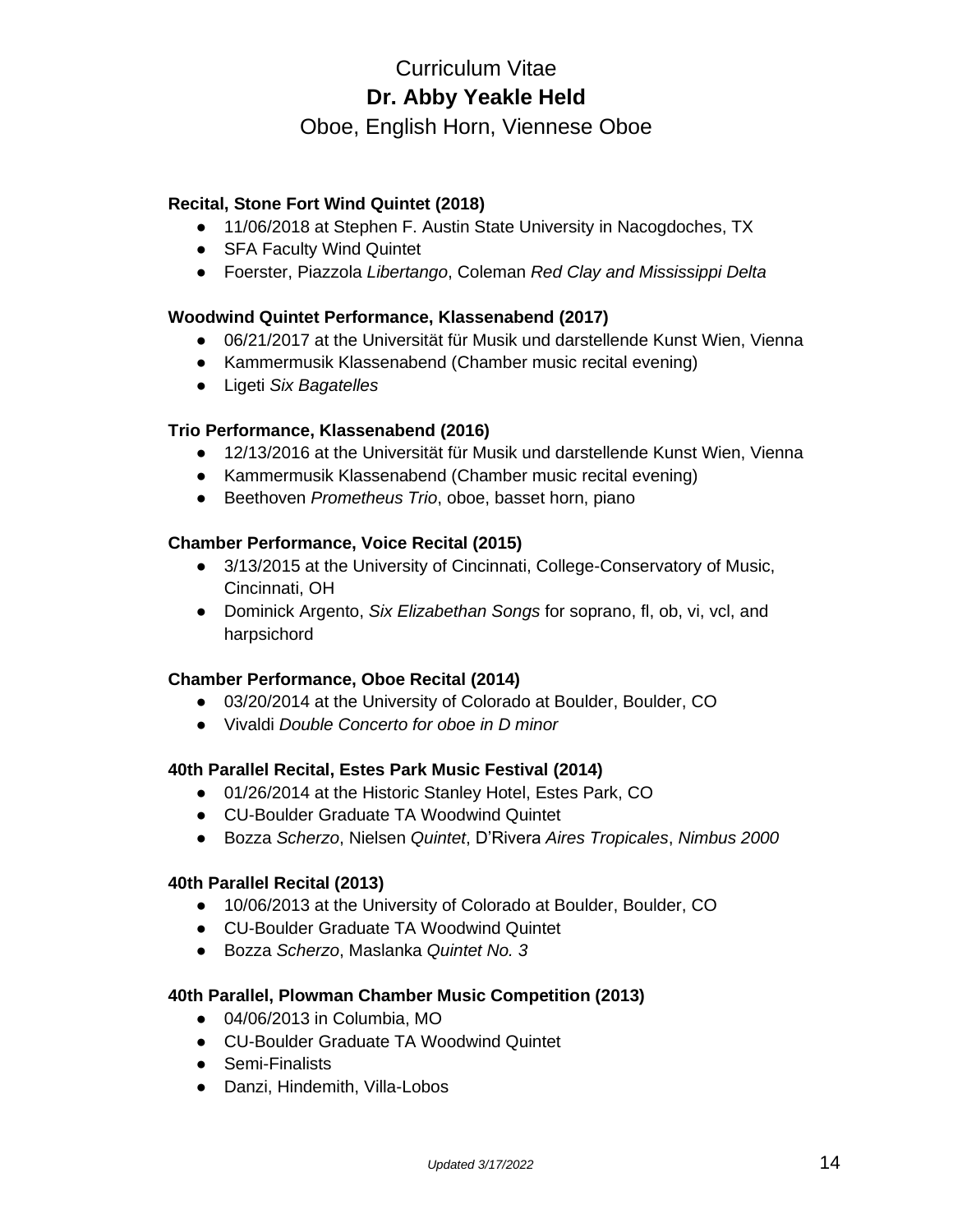Oboe, English Horn, Viennese Oboe

# **Chamber Performance, Percussion Recital (2013)**

- 4/1/2013 at the University of Colorado at Boulder, Boulder, CO
- Debussy *Bruyeres* arr. for oboe and marimba

# **Chamber Performance, Bassoon Recital (2013)**

- 02/20/2013 at the University of Colorado at Boulder, Boulder, CO
- Jan Dismas Zelenka, *Sonata V* for bassoon, two oboes, piano, and continuo

# **40th Parallel Performance, Faculty Tuesday Concert (2013**)

- 01/22/2013 at the University of Colorado at Boulder, Boulder, CO
- CU-Boulder Graduate TA Woodwind Quintet
- Villa-Lobos *Quintette en forma de Choros*

# **40th Parallel, MTNA Chamber Competition (2013)**

- 01/13/2013 at the University of Colorado at Boulder, Boulder, CO
- CU- Boulder Graduate TA Woodwind Quintet
- Alternates to Nationals, West Central Region
- Danzi, Hindemith, Villa-Lobos

### **40th Parallel, MTNA Chamber Competition (2012)**

- 10/26/2012 at Kansas State University, Manhattan, KS
- CU-Boulder Graduate TA Woodwind Quintet
- Colorado Division Winners
- Danzi, Hindemith, Villa-Lobos

### **40th Parallel Recital (2012)**

- 10/18/2012 at the University of Colorado at Boulder, Boulder, CO
- CU-Boulder Graduate TA Woodwind Quintet
- Danzi, Hindemith, Villa-Lobos

# **CONFERENCES, CONVENTIONS, and CLINICS**

## **Presenting and Active Participation**

### **Ohio Music Educators Association (OMEA), (2022)**

- Cleveland, OH
- Concerto Soloist with the OSU Wind Symphony (2/3/2022)
- Rimsky-Korsakov's *Theme and Variations on a Theme from Glinka*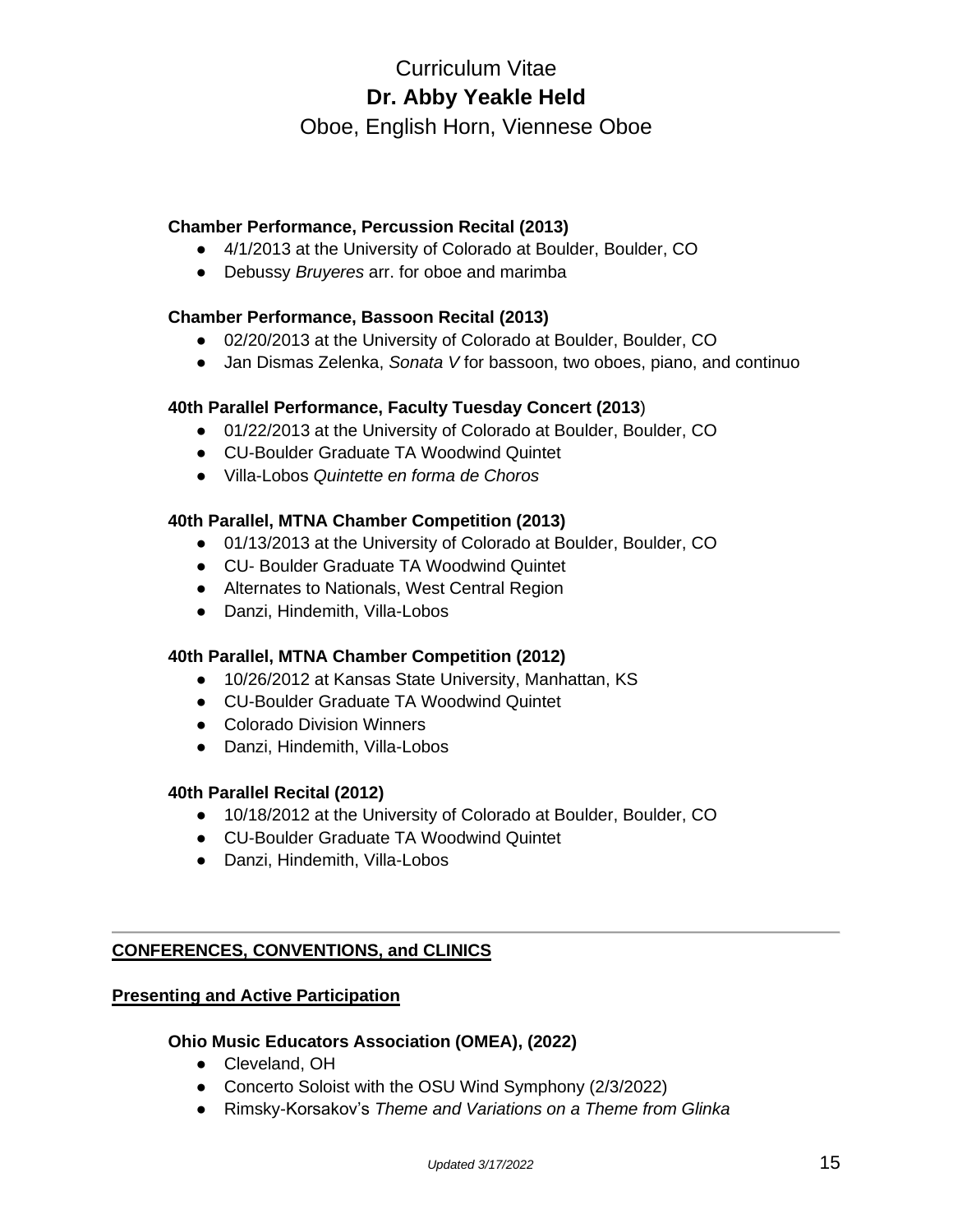Oboe, English Horn, Viennese Oboe

● Networking and recruiting at convention

# **Texas Music Educators Association (TMEA), (2022)**

- San Antonio, TX
- Ran the *Marigaux Paris* Oboe Booth as their new US Brand Ambassador
- Interacted with customers and also able to do some recruiting
- Invited to present the All-State Oboe Masterclass for the Symphonic Band (top)

# **Midwest Band and Orchestra Clinic, (2021)**

- Chicago, IL
- Ran the *Marigaux Paris* Instrument Booth w/ Mr. Renaud Patalowski (CEO)
- Represented *Marigaux Paris* oboes as one of their artists
- Interacted with customers and able to recruit and talk to students about OSU
- OSU: Helped work the OSU booth with Tanya Sparks at College Night

# **International Double Reed Society, International Conference (2021)**

- 07/26/2021 Virtual Symposium Lecture-Recital
- Lecture Recital Topic: "The Viennese Oboe and its classical/romantic traditions"
- Piece performed: Klughardt's *Konzertstück für Oboe und Orchester* with Andrew Parr, piano
- Most attended Lecture-Recital of the conference

### **National Flute Association, Conference (2021)**

- 8/12/2021, Virtual Symposium Performance
- Stone Fort Wind Quintet (Stephen F. Austin State University Faculty Quintet)
- Valarie Coleman's: *Red Clay and Mississippi Delta*

### **Texas Music Educators Association (TMEA), (2020)**

- San Antonio, TX
- Ran the *Marigaux Paris* Instrument Booth w/ Mr. Renaud Patalowski (CEO)
- Represented *Marigaux Paris* oboes, interacted with customers, sold 2 oboes
- Able to utilize many opportunities for recruiting

### **International Double Reed Society, International Conference (2019)**

- Tampa, FL
- Proposal Topic Accepted: Viennese Oboe Lecture-Recital
- (I declined this acceptance to accept a different, conflicting opportunity)

### **Texas Band Directors Association, Area Conference (2019)**

- Nacogdoches, TX
- Clinic Title: "Double Trouble-Shooting"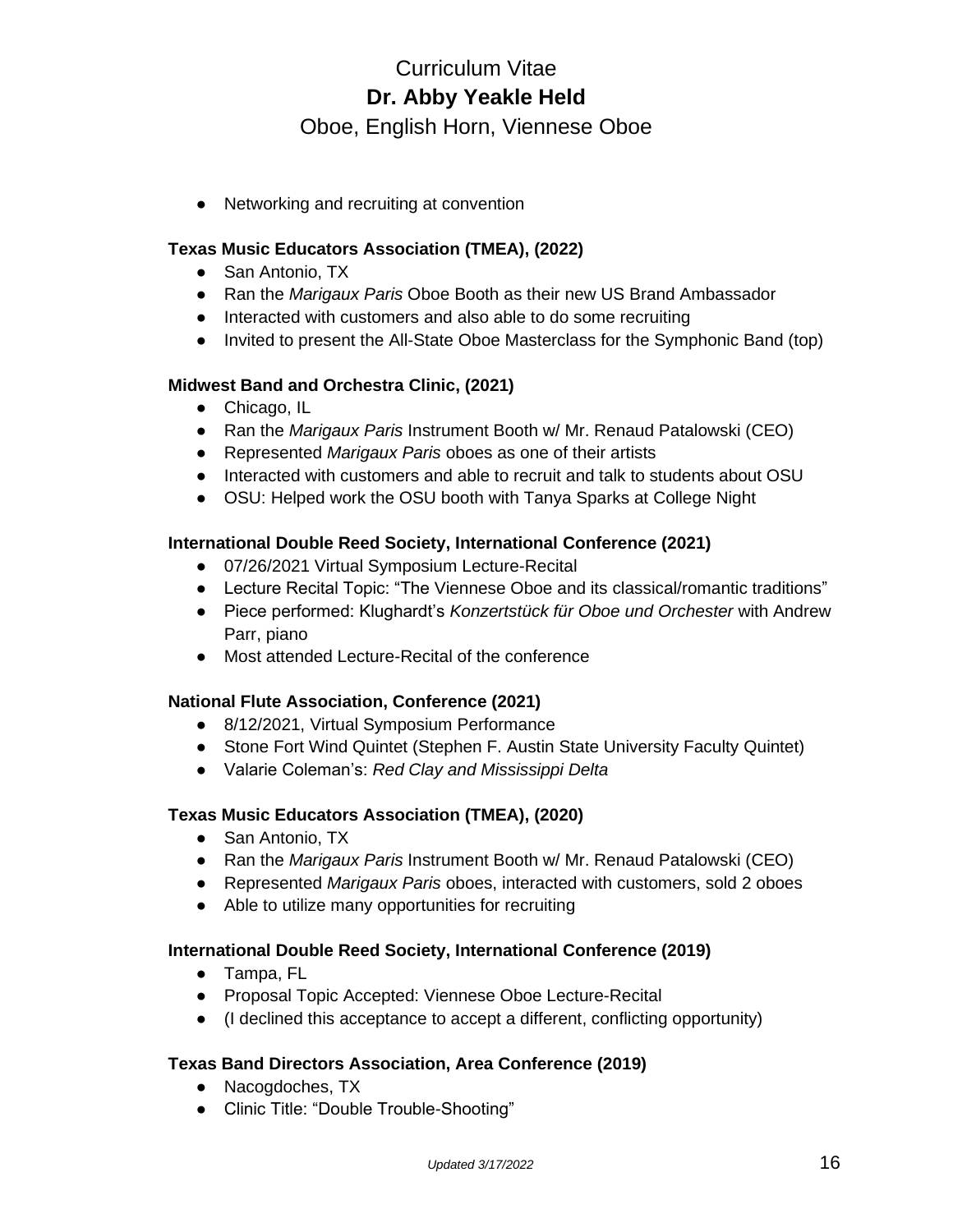Oboe, English Horn, Viennese Oboe

- Co-Presented with Dr. Lee Goodhew, bassoon
- Interactive clinic focusing on double reed fundamentals of tone production

# **Viennese Oboe Society Annual Conference (2017)**

- Eisenstatt, Austria
- Presented a Reed-Making Masterclass on the American Reed Style
- Performed Viennese Oboe in the Conference Oboe Band

# **Fulbright International Conference (2017)**

- Berlin, Germany
- Presenter: "Self-Marketing" discussion group

# **Fulbright Austria Seminar (2017)**

- Strobl, Austria
- Presentation: "The Viennese Oboe and Classical/Romantic Traditions"

### **Ohio Music Educators Association (OMEA), (2016)**

- Cincinnati, OH
- Oboist/Performer for "Rare Gemstones" Clinic presented by Dr. Angela Holt
- Wind Chamber Music (octets/dectets)

### **Attendance and Audit**

### **College Teaching Intensive Workshop Series (2012-2014)**

- CU-Boulder (Boulder, CO)
- TAs were required to attend a minimum of 10 teaching workshops per year
- Wide-ranging topics relevant to teaching in higher education

### **Texas Music Educators Association (TMEA), (2017-current, 2009-2012, and 2007)**

- San Antonio, TX
- Attended Clinics and Performances

# **SCHOLARLY AND CREATIVE CONTRIBUTIONS**

### **Published Work**

### **"Das amerikanische Oboenrohr mit langer Bahn" (2021)**

- Die Gesellschaft der Freunde der Wiener Oboe (Viennese Oboe Society)
- *Wiener Oboen-Journal* (*Viennese Oboe Journal*), nr. 92, Oktober 2021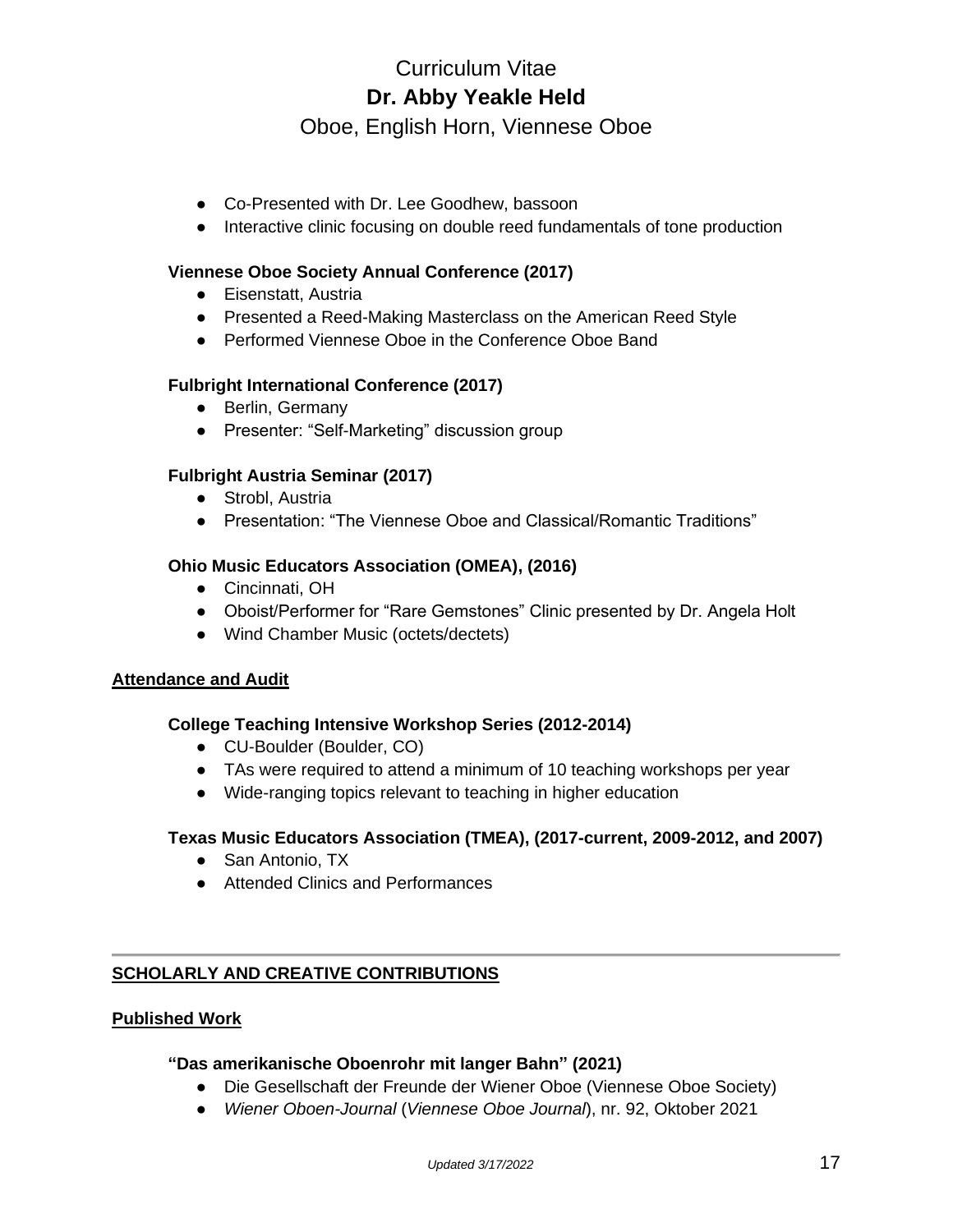Oboe, English Horn, Viennese Oboe

- 3-page article
- Abstract: Written in German. A descriptive article on how I make my reeds for the Viennese oboe in a style which is a hybrid between the American and Viennese reed styles, which are vastly different. This is necessary to both accommodate the differences of the Viennese oboe, as well as my own preferences as an American oboist.

# **"'In fernem Land, doch nahbar Eueren Schritten…' Die Wiener Oboe in den USA" (2021)**

- Die Gesellschaft der Freunde der Wiener Oboe (Viennese Oboe Society)
- *Wiener Oboen-Journal* (*Viennese Oboe Journal*), nr. 91, Oktober 2021
- 6-page article
- Abstract: Written in German. A report on all of my Viennese oboe lecture-recitals, presentations, and performances that I've given in the US at universities, camps, and conferences.

# **"Die Wichtigkeit der Wiener Oboe" (2021)**

- Die Gesellschaft der Freunde der Wiener Oboe (Viennese Oboe Society)
- *Wiener Oboen-Journal* (*Viennese Oboe Journal*), nr. 90, Juni 2021
- 9-page article
- Abstract: a German translation of excerpts from my 2019 article, "The Viennese Oboe and its classical/romantic traditions" published in with the IDRS. Sharing the translation of my research with the Viennese community in their native language was an important perspective for their preservation.

# **"The Future is Breit" (2020)**

- The IDRS *Double Reed*, Volume 43, no. 2
- 8-page article
- This article was a component of a 5-week research stint in the summer or 2019
- Abstract: narrative of my observations of the 2019 audition for solo oboist of the Vienna Philharmonic/ State Opera, and interviews the winner (Sebastian Breit)

# **"The Viennese Oboe, and its classical/romantic traditions" (2019)**

- The IDRS *Double Reed*, Volume 42, no. 3
- 37-page article
- 1st article in English dedicated to topic of the Viennese Oboe
- Abstract: Article discusses the unique history of the Viennese oboe, its direct connection to classical and romantic performance practices, and therefore relevance to the modern French conservatory oboist. The article advocates using the Viennese oboe as a sort of period instrument study as the key to deeper knowledge and understanding of classical and romantic repertoire.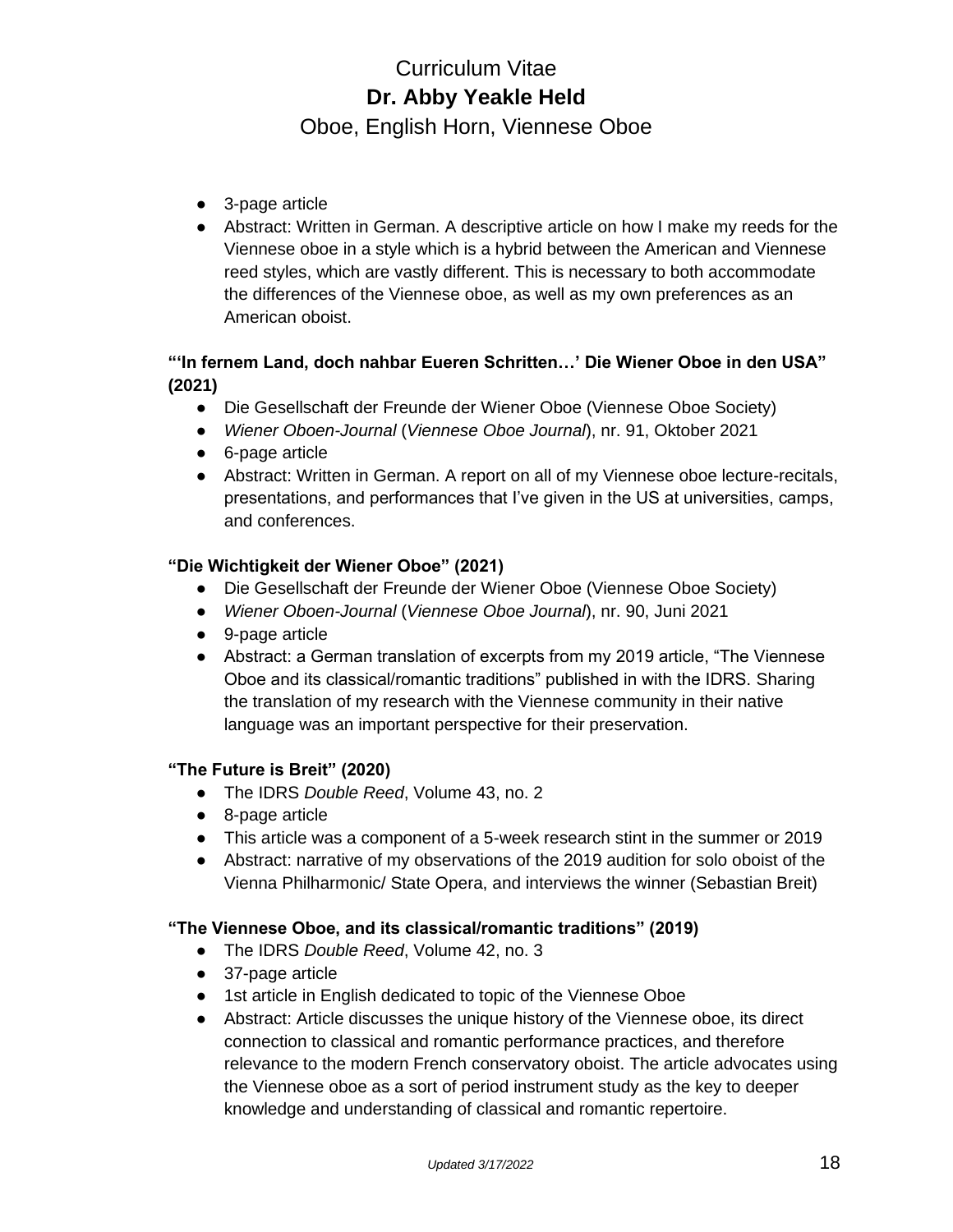Oboe, English Horn, Viennese Oboe

# **"Die amerikanische Oboenschule" (2018)**

- Oboe-Fagott (German Double Reed Society)
- *Das Magazin für Doppelrohrbläser*, nr. 133 (4/2018)
- Winfried Baumbach (editor) enjoyed reading this article's original publishing and contacted me to request printing their journal as well.
- Granted lifetime society membership out of a gesture of friendship.

# **"Die amerikanische Oboenschule" (2017)**

- Die Gesellschaft der Freunde der Wiener Oboe (Viennese Oboe Society)
- *Wiener Oboen-Journal* (*Viennese Oboe Journal*), März/April 2017
- 5-page article
- Abstract: Article is written in German and discusses the American school of oboe playing in terms of history, reed-making, and phrasing.

# **Media Contributions**

# **TikTok- @heldenoboe (2022-current)**

- Began January 2022 as a recruitment experiment targeting Gen Z audience
- Content=Reed-Making ASMR
- no information, no context, just sounds.
- Over 35,000 views in the first month

# **YouTube- Klughardt** *Konzertstück* **performed on the Viennese oboe (2022)**

- Video recording originally created for my IDRS Virtual Lecture-Recital
- One of fewer than 10 YouTube videos of the Viennese oboe in a solo setting
- Views totaling 344 (as of 3/17/2022)

# **Marching Arts Education, Webinar (2021)**

- Online Webinar Clinic, 8/18/2021
- Clinic Title: "Using Music as a Facilitator in the Learning Environment"

### **Phantom Regiment's Expert Lesson Series (2020-2021)**

- Recorded in 4 installments across the 2020-2021 academic year
- Expert Lesson Series: Video library of tutorial lessons for beginner instruments
- Created a 1-year/24-lesson curriculum for the beginning oboist.
- Progressive weekly video tutorials (around 15 mins each) complete with handouts and resources.

# **Marching Arts Education, Webinar (2021)**

- 02/10/2021 Online Webinar Clinic
- Clinic Title: "Improving Tone Production with lead pipe and reed"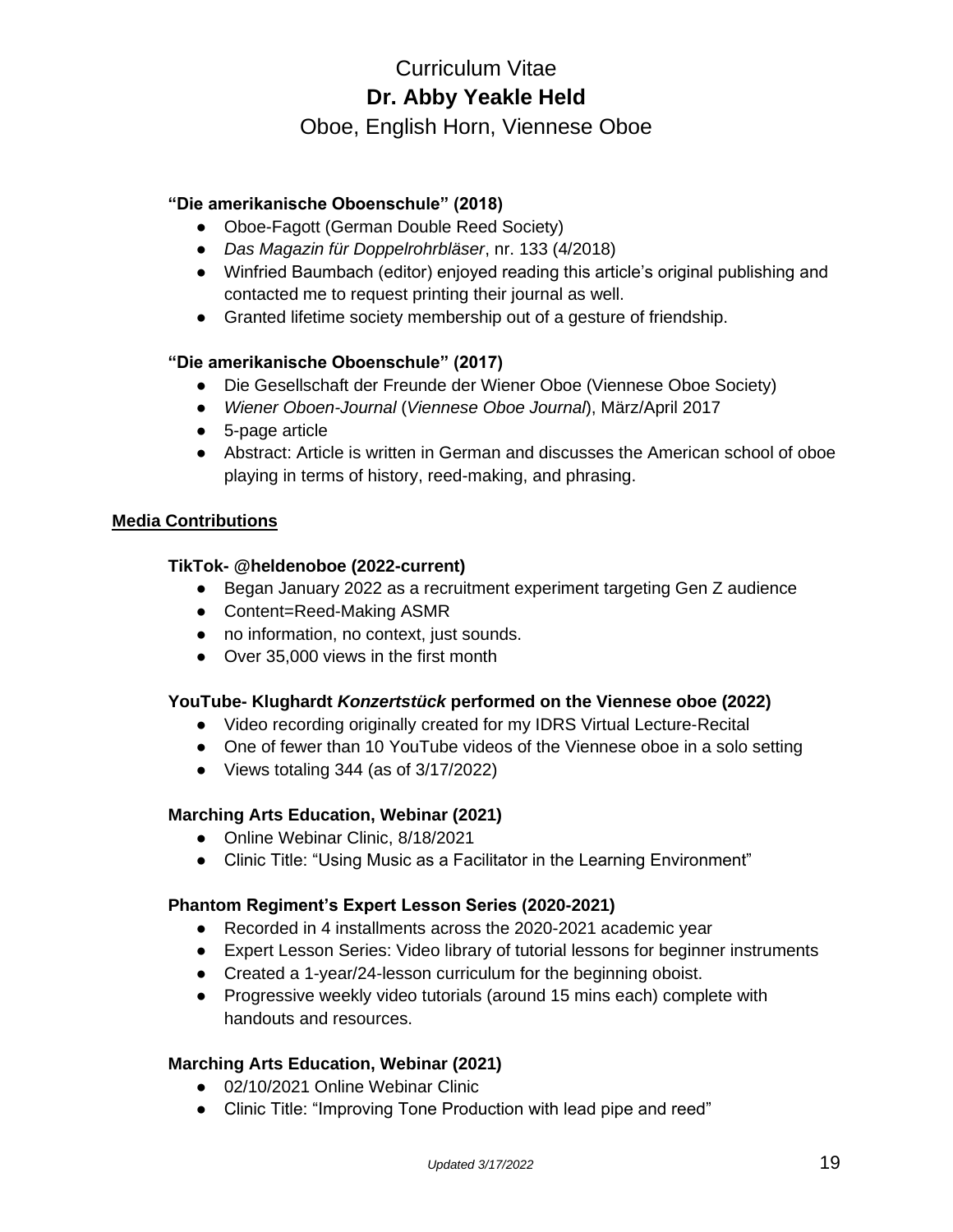Oboe, English Horn, Viennese Oboe

● Co-Presented with Ethan Munger, trumpet

## **YouTube- Videos performing the TMEA All-State Etudes (2020)**

- Ferling Etudes 12, 42 and Heinze F#m
- Sponsored by *Marigaux Paris* (oboe manufacturer)
- Combined views totaling 2,084 (as of 3/17/2022)

### **YouTube- Videos performing the TMEA All-State Etudes (2019)**

- Ferling Etudes 9, 30, and 36
- Sponsored by *Marigaux Paris* (oboe manufacturer)
- Combined views totaling 2,366 (as of 3/17/2022)

### **College Band Directors National Association (CBDNA) Archival Videos (2015)**

- Oboes Soloist in Whitacre's *October* with the CCM Wind Ensemble
- Presented/Conducted by Dr. Glenn Price

### **Commissions**

#### *27-72* **by Alyssa Morris (2018)**

- Fundraised \$4,500 for commission through GoFundMe on social media
- Financially contributed to the consortium
- Retirement gift to Dr. Doris DeLoach from her students, colleagues, and friends.
- Organized the premiere in April 2019, and secured funding to composer to attend

# **SERVICE ON COMMITTEES**

### **UIL Prescribed Music List (PML) Review Committee (2018-current)**

- Review assigned PML list categories for necessary edits/deletions/additions
- 2018-2019: Mixed Woodwind Trio Class I category
- 2019-2020: Mixed Woodwind Trio Class II, and Double Reed Ensembles
- Researched/Added over 50 works to Mixed Woodwind Trio categories
- Successfully created a new Double Reed Ensemble category with over 30 works.

### **Senior Recital Committees (2018-2021)**

- Served for an average of 2-4 students/year
- Attend student's senior recital hearing
- Attend and evaluate student's senior recital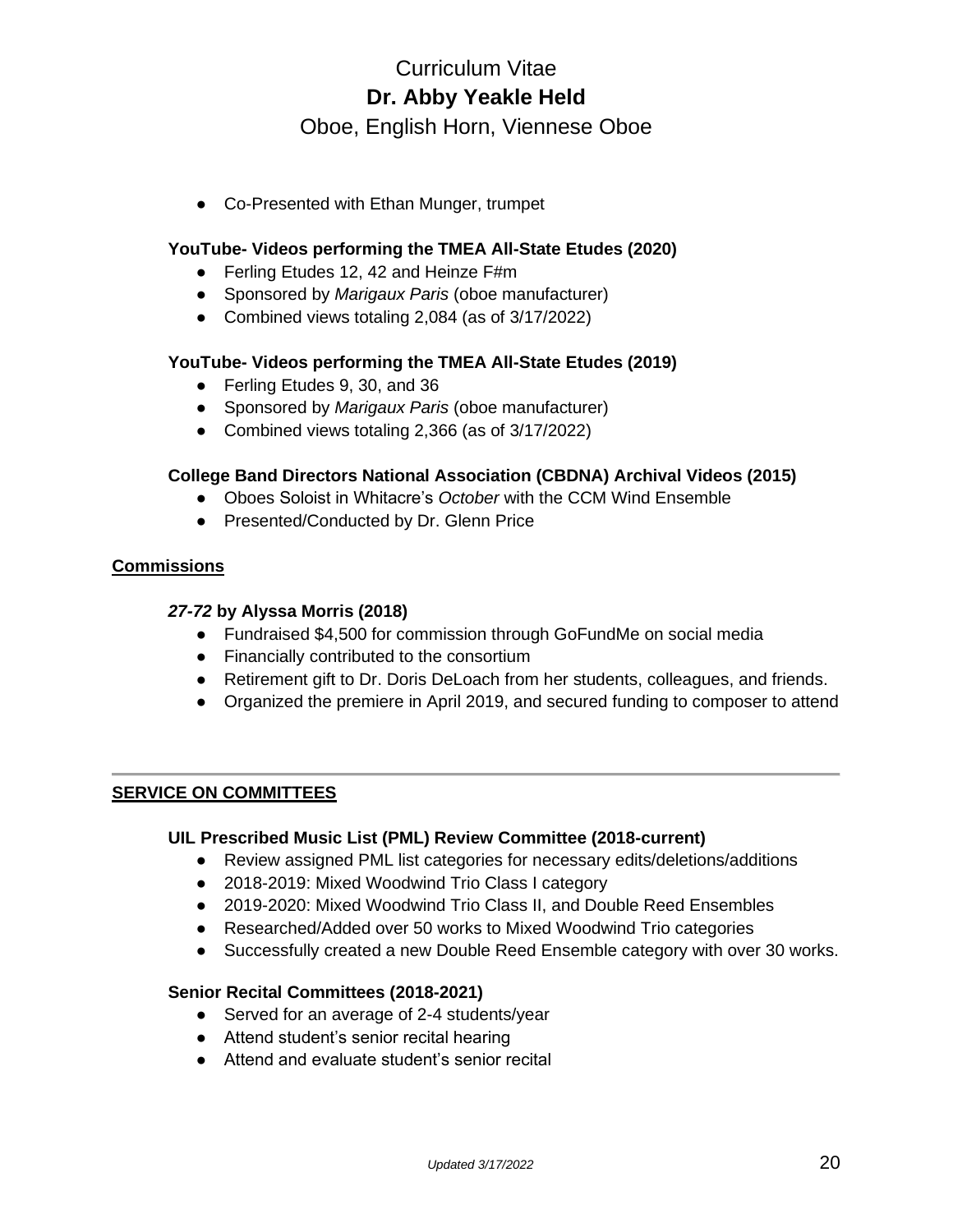Oboe, English Horn, Viennese Oboe

## **Commuter Chair, MOSC Orchestra Committee (2018-2021)**

- Attend twice annual meetings, represent interests of members who commute
- Keep up with committee issues and email correspondence in between meetings
- Navigated COVID-19 issues, and helped design safety protocols

## **Undergraduate Woodwind Juries, CU-Boulder (2012-2014)**

- Served as jury panel member each semester
- Part of auxiliary TA duties

### **Judge, TMEA All-Region Competition (2009-2012)**

- Region VIII (Waco, TX)
- "Misc. Woodwinds" room: oboe, bassoon, and auxiliary WWs

# **Oboe Judge, Colorado Honor Band (2013-2014)**

- High School Competition
- Duties later included running sectionals

### **Service Committee Chair, Mu Phi Epsilon (2009-2012)**

- Baylor University, Phi Xi Chapter
- Plan and execute the fraternity events
- Performing monthly at nursing homes, working the card swipers for recital attendance, and babysitting for faculty

### **Campus Promotions Committee Co-Chair, Student Foundation (2010-2011)**

- Baylor University
- Give campus tours to prospective students
- Plan, Organize, and Facilitate all aspects of the Bearathon (1,500+ registrants, raising over \$30,000 in scholarships for current students)

### **SECONDARY AREAS**

### **Arts Administration Experience**

### **POSITION: U.S. Brand Ambassador, Marigaux Paris (2022-current)**

- Paris, France
- Remote part-time, salaried position
- Recruited personally by Marigaux CEO, Renaud Patalowski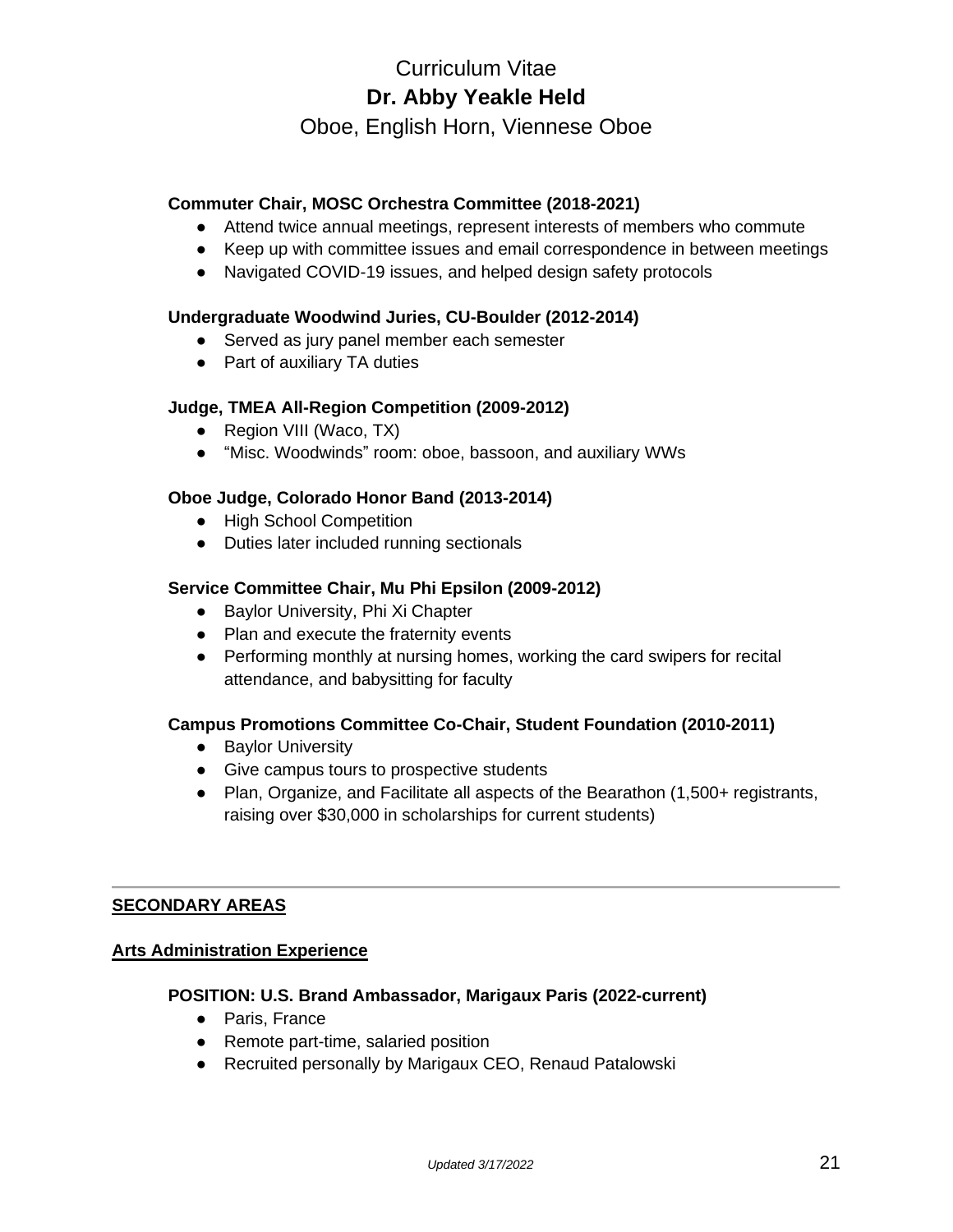Oboe, English Horn, Viennese Oboe

- Plan and execute all Marigaux events in the U.S. (3 university oboe days and 3 conventions/exhibitions per year), and research and coordinate more diverse artist additions to the Marigaux website.
- Of Note:
	- Added three new artists to the website that reflect Marigaux's push for more diversity.

# **POSITION: Graduate Admissions Ambassador, University of Cincinnati College-Conservatory of Music Admissions (2014-2016)**

- Cincinnati, OH
- Graduate Assistantship Assignment
- Handled graduate applications, processed transcripts and other materials
- Scheduled campus visits, led prospective student meetings, gave tours
- Assisted an average of 20 prospective students per day via phone/email
- Managed the applicant database
- Of Note:
	- Overhauled the CCM Application Handbook. Worked with each faculty member on audition/app requirements. Streamlined the formatting, eliminated redundancies, and clarified wording which led to FAQs.

# **Development Department Volunteer, Cincinnati Symphony (2015)**

- Cincinnati, OH
- Volunteered for Donor and Patron Special Events
- In fulfillment of requirements for my Cognitive Studies in Arts Administration

# **POSITION: Recital and Scheduling Office Assistant, CU-Presents (2013-2014)**

- Boulder, CO
- Student Work Position
- Manage the reservation calendar for the College of Music for concerts, recitals, classes, and events
- Create, format, and edit all student recital programs
- Proof large ensemble programs

# **Development Intern, Rocky Ridge Music Center (Summer 2011)**

- Estes Park, CO
- Summer Festival Internship
- Assisted in planning the annual fundraising Gala
- Wrote and sent out press releases, and radio ads for the event
- Solicited auction donations which fundraised \$14,000 in student scholarships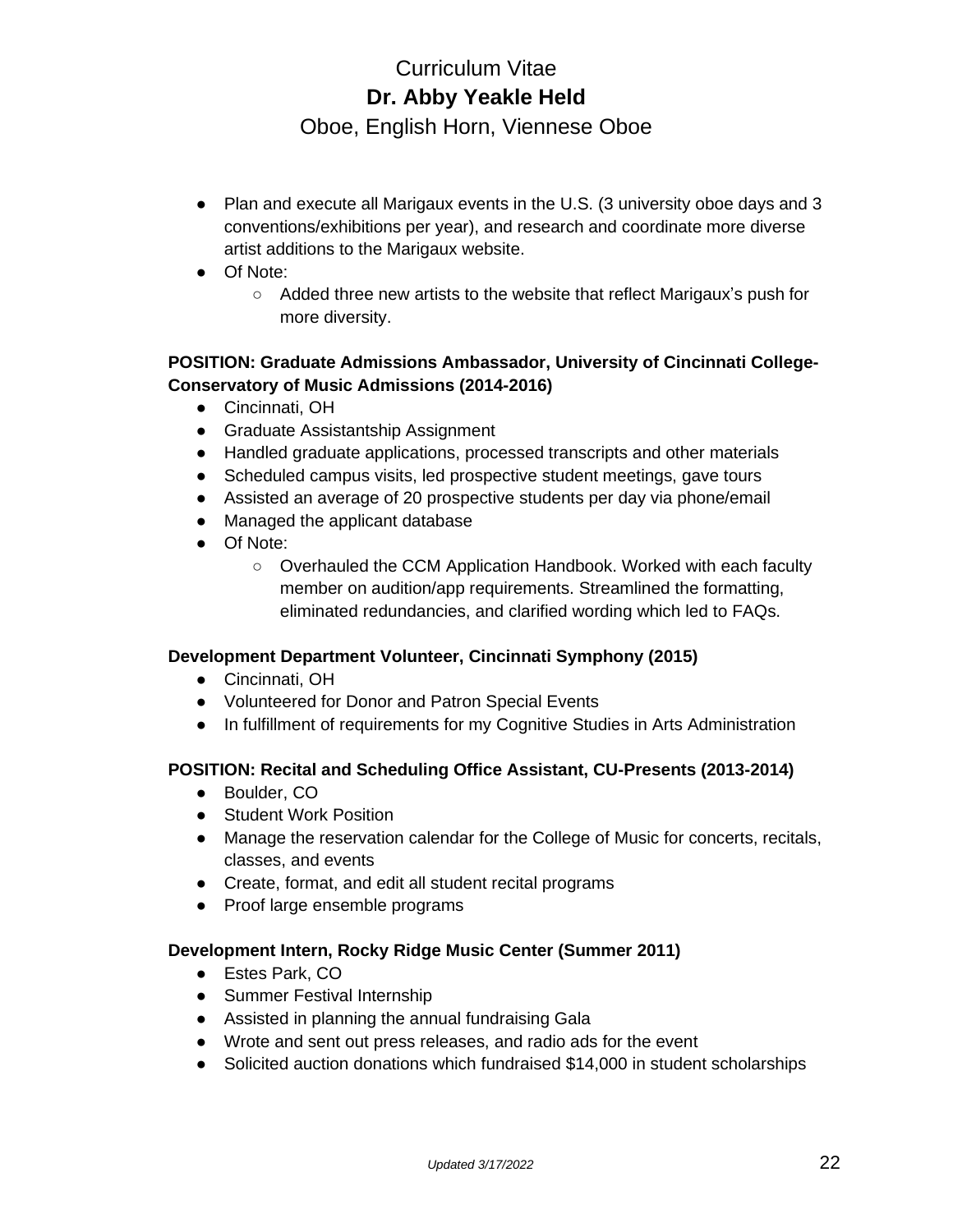Oboe, English Horn, Viennese Oboe

# **Baylor University Student Foundation (2010-2011)**

- Waco, TX
- Member (2010), Co-Chair of Campus Promotions Committee (2011)
- A student-run organization which assists with University Public Relations
- Recruitment: give campus tours, run Fall and Spring Premier days
- Fundraising: Meet with donors for student scholarships, put on the annual "Bearathon" which raises over \$300,000 annually for student scholarships

### **Band Librarian, Baylor University School of Music (2010-2011)**

- Waco, TX
- Completely reorganized the band music library and set up the new corresponding digital catalogue database
- Copying student's music and re-imagined distribution protocols for efficiency

#### **Music Education Experience**

#### **Pedagogy and Professional Responsibilities (PPR) Certified (2012)**

● K-12 Educator- certification now lapsed

# **Texas Educators Association (TEA) Certified (2012)**

• Secondary Music Educator, certification now lapsed

### **Student Teaching, Spring High School (2012)**

- Spring, TX
- Mentor Teacher- Mr. Gabriel Musella
- Taught the 3rd band daily and prepared for UIL
- Ran daily after school woodwind sectionals with the top band

### **UIL Concert and Sight Reading 5A Sub Non-Varsity (2012)**

- Sweepstakes Rating (Straight 1s, highest Rating)
- Taught and Directed the Spring H.S. Concert II band (their 3<sup>rd</sup> band)
- James Suddath's *Variations on a Danish Folk Song,* Grade III repertoire

## **AWARDS, HONORS, and GRANTS**

#### **Dean's Discretionary Funds, OSU College of Arts and Sciences (2022)**

- Awarded \$3,000
- Project: Music of Female Composers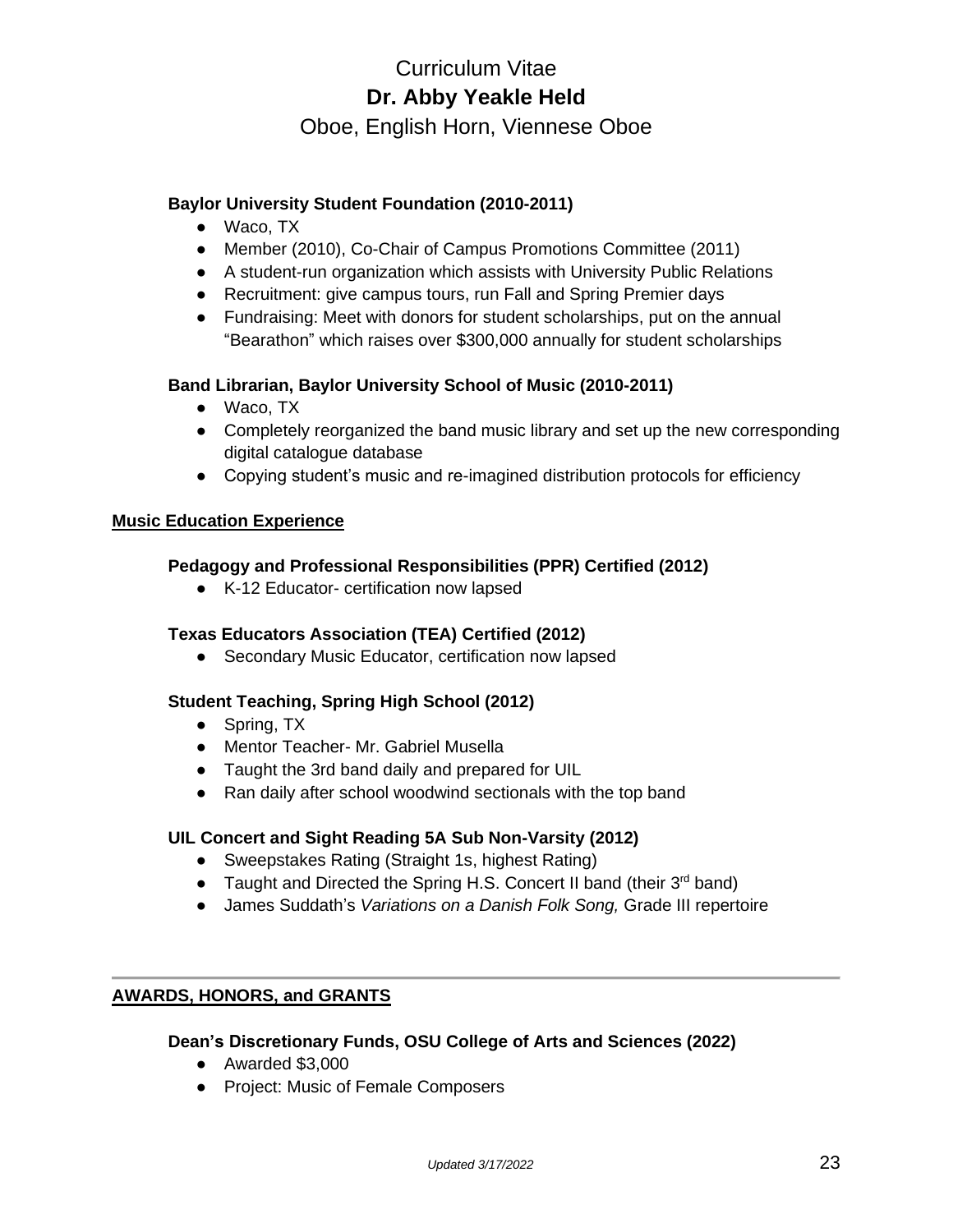Oboe, English Horn, Viennese Oboe

● My students have been working on repertoire by female composers, including Alyssa Morris. These funds will be used to bring Dr. Morris and her trio, *Aglow*, for a 2-day residency to include a recital and masterclasses in flute, oboe, piano, and composition.

# **Dean's Discretionary Funds, OSU College of Arts and Sciences (2022)**

- Awarded \$5,000
- Project: Viennese Oboe Recording Project
- I am organizing and producing a Viennese oboe recording project. Final product will be videos posted on YouTube. There will be 6 professional Viennese oboists will each record a different solo work which is important to the history and development of the Viennese oboe.

# **Fulbright Scholar, Vienna, Austria (2016-2017)**

- Full-Research Grantee
- Project: "The Viennese Oboe and its Classical-Romantic Traditions"

# **Graduate Assistantship (2014–2016)**

- Full tuition waiver + \$12,000/year stipend
- 15 hr GA, University of Cincinnati, College-Conservatory of Music
- Graduate Admissions Ambassador

# **Teaching Assistantship (2012–2014)**

- Full tuition waiver + \$11,500/year stipend
- 10 hr TA, University of Colorado at Boulder
- Oboist, 40th Parallel (Graduate WW Quintet)

# **Dean's Graduate Student Award (2013)**

- \$1,00 cash award
- University of Colorado at Boulder
- Awarded to a Graduate Student for accomplishments outside of the university

# **Presser Foundation Award (2011–2012)**

- \$5,000 cash award
- Baylor University
- Awarded to one rising senior per year who embodies the exemplary ideal for students in the SoM. Factors: musicianship, academics, personality, service.

# **The Dean's Academic Honor List (2008–2012)**

- Baylor University
- Every semester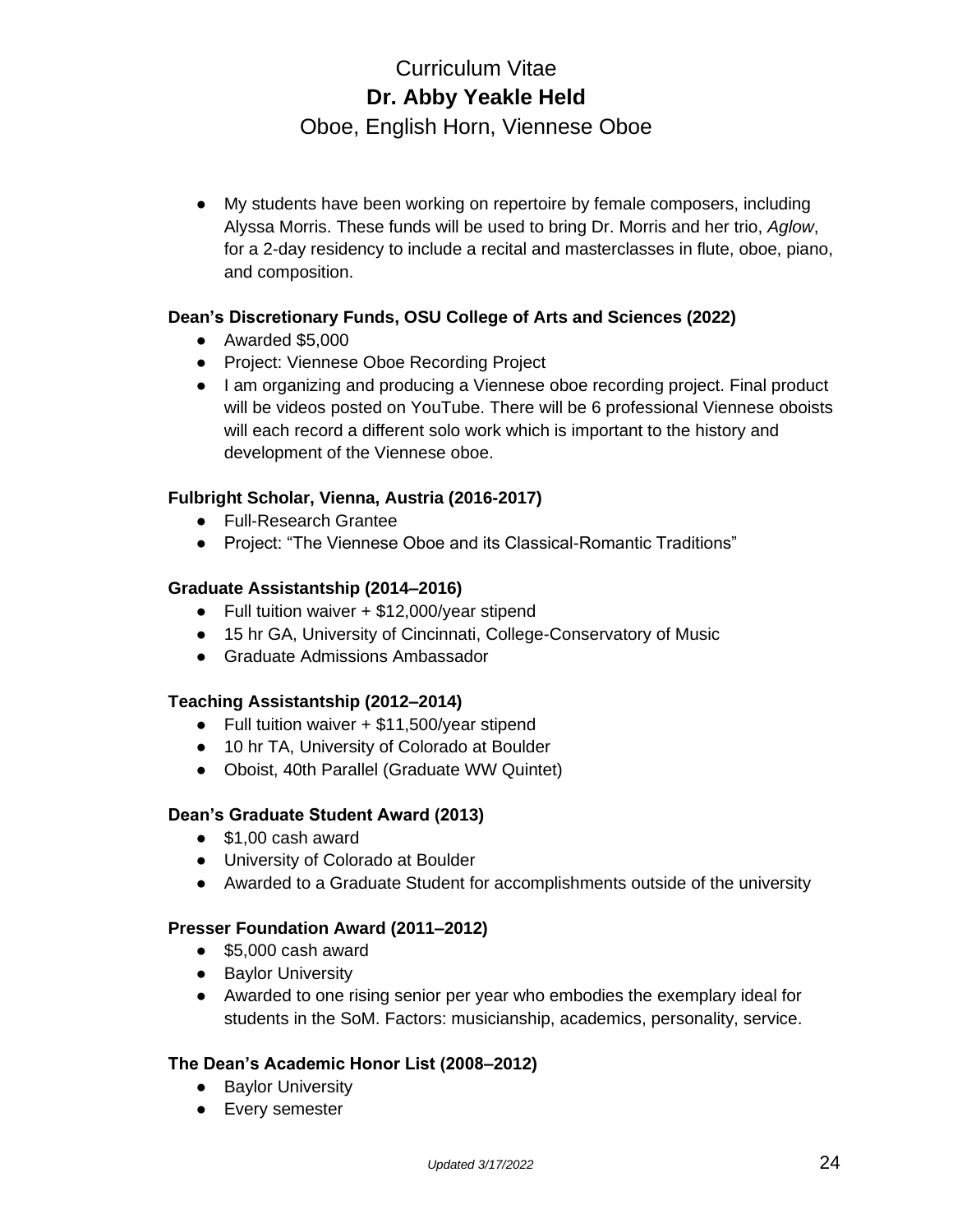Oboe, English Horn, Viennese Oboe

● GPA of 3.7 and higher, with no C's or lower

# **Glennis McCrary Endowed Scholarship (2008–2012)**

- \$80,000 scholarship
- Baylor University
- 1 Recipient per each class of students
- largest single scholarship the SoM offered

### **Ruth Dean Morris Scholarship (2011-2012)**

- \$2,500 cash award
- Baylor University
- Awarded to 1 member of Mu Phi Epsilon per year

# **PROFESSIONAL DEVELOPMENT**

#### **Supplementary Study**

- Klaus Lienbacher- Univ. für Musik und Darstellende Kunst, 2017
- Dwight Parry- Principal Cincinnati Symphony, 2014–2016
- James Brody- University of Colorado at Boulder, 2012–2015
- Martin Schuring- Arizona State University, International Double Reed Society President 2014
- Robert Atherholt- Former Principal Houston Symphony, 2008–2014
- Rebecca Henderson- University of Texas, 2009–2013
- Michael Henoch- Assistant Principal Chicago Symphony Orchestra, 2013
- Adam Dinitz- Houston Symphony, Solo English horn, 2009–2012
- Reid Messich, University of Georgia in Athens, 2012
- Jane Marvine- Baltimore Symphony Orchestra, Solo English Horn, 2011
- Nancy Ambrose King, University of Michigan, 2011
- Erin Hannigan, Principal Dallas Symphony, 2010–2011

### **Master Classes Attended (\*indicates "performed in")**

- Sherry Sylar- NY Phil, Associate Principal 2017\*
- Anne Ristorcelli- Feldenkrais Masterclasses, 2016-2017\*
- Emily Brebach- Atlanta Symphony Orchestra, Solo English Horn, 2016<sup>\*</sup>
- Dwight Parry- Principal Cincinnati Symphony Orchestra, 2014-2015\*
- James Austin Smith- Manhattan School of Music, 2015
- Christopher Philpots- Cincinnati Symphony, Solo English Horn, 2015\*
- Martin Schuring- Arizona State University, (former) IDRS President, 2014\*
- James Brody- CU-Boulder, Alexander Technique Master Classes, 2012–2014\*